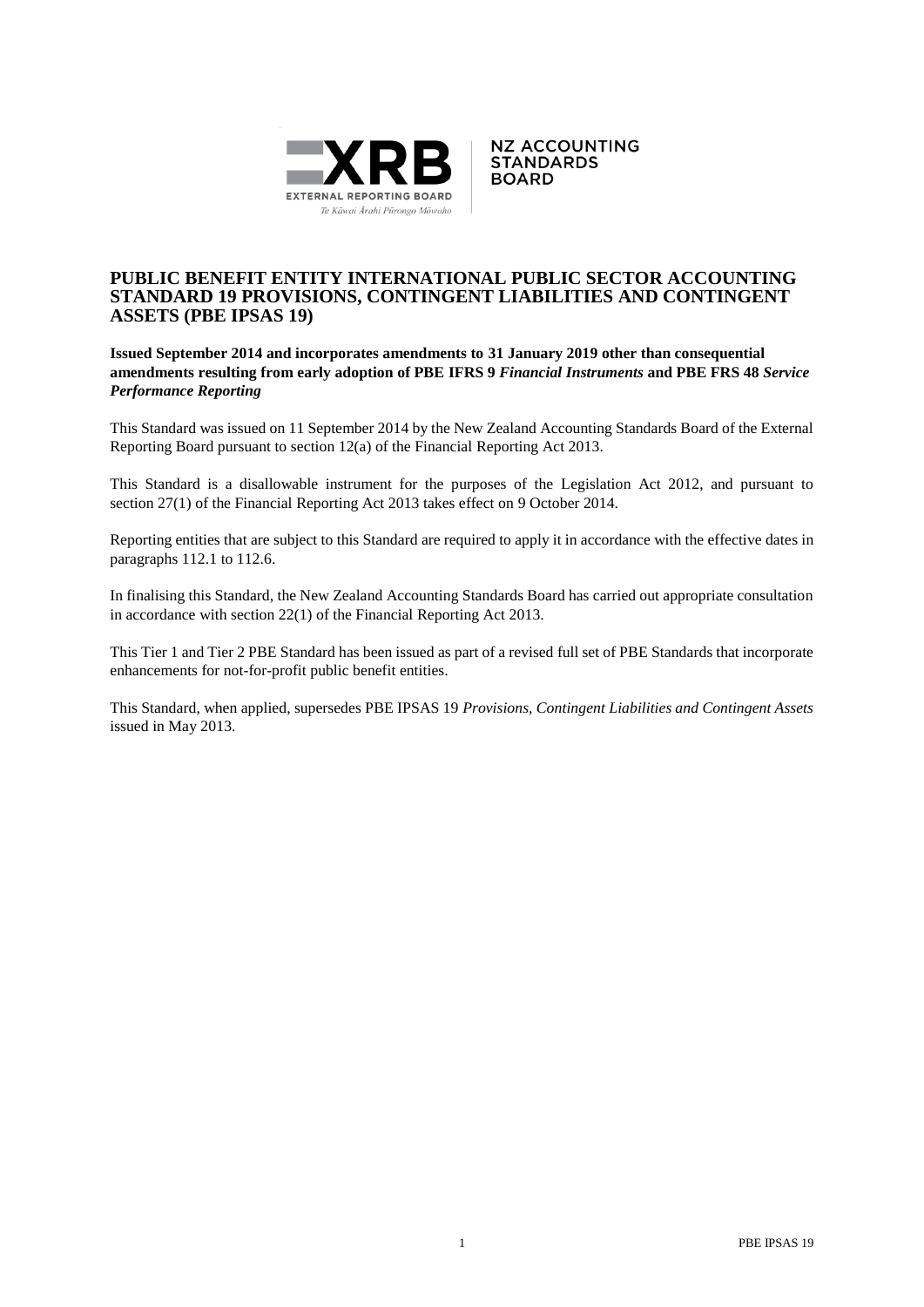# **PBE IPSAS 19 PROVISIONS, CONTINGENT LIABILITIES AND CONTINGENT ASSETS**

# **COPYRIGHT**

© External Reporting Board (XRB) 2014

This XRB standard contains copyright material and reproduces, with the permission of the International Federation of Accountants (IFAC), parts of the corresponding international standard issued by the International Public Sector Accounting Standards Board (IPSASB), and published by IFAC. Reproduction within New Zealand in unaltered form (retaining this notice) is permitted for personal and non-commercial use subject to the inclusion of an acknowledgement of the source.

Requests and enquiries concerning reproduction and rights for commercial purposes within New Zealand should be addressed to the Chief Executive, External Reporting Board at the following email address: [enquiries@xrb.govt.nz](mailto:enquiries@xrb.govt.nz)

All existing rights (including copyrights) in this material outside of New Zealand are reserved by IFAC, with the exception of the right to reproduce for the purposes of personal use or other fair dealing. Further information can be obtained from IFAC a[t www.ifac.org](http://www.ifac.org/) or by writing to [permissions@ifac.org](mailto:permissions@ifac.org)

ISBN 978-1-927292-38-9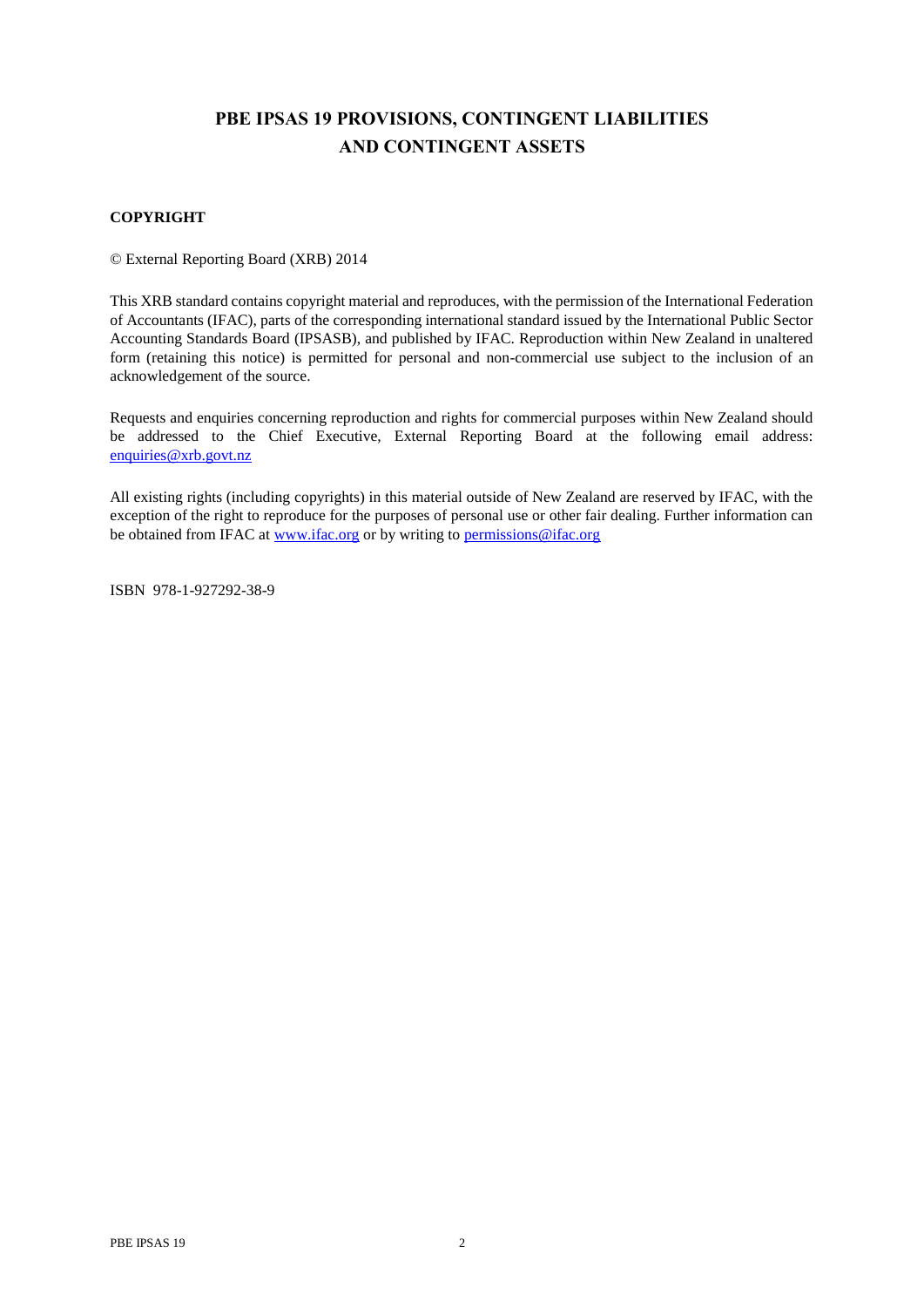# PBE IPSAS 19 PROVISIONS, CONTINGENT LIABILITIES<br>AND CONTINGENT ASSETS

# **CONTENTS**

|                                                                      | Paragraph     |
|----------------------------------------------------------------------|---------------|
| Objective                                                            |               |
|                                                                      | $1 - 17$      |
|                                                                      | $11.1 - 11.3$ |
|                                                                      | $12 - 17$     |
|                                                                      | $18 - 21$     |
|                                                                      | 19            |
|                                                                      | $20 - 21$     |
|                                                                      | $22 - 43$     |
|                                                                      | $22 - 34$     |
|                                                                      | $23 - 24$     |
|                                                                      | $25 - 30$     |
| Probable Outflow of Resources Embodying Economic Benefits or Service | $31 - 32$     |
|                                                                      | $33 - 34$     |
|                                                                      | $35 - 38$     |
|                                                                      | $39 - 43$     |
|                                                                      | $44 - 62$     |
|                                                                      | 44–49         |
|                                                                      | $50 - 52$     |
|                                                                      | $53 - 57$     |
|                                                                      | $58 - 60$     |
|                                                                      | $61 - 62$     |
|                                                                      | $63 - 68$     |
|                                                                      | $69 - 70$     |
|                                                                      | $71 - 72$     |
|                                                                      | $73 - 96$     |
|                                                                      | $73 - 75$     |
|                                                                      | $76 - 80$     |
|                                                                      | $81 - 96$     |
|                                                                      | $90 - 92$     |
|                                                                      | $93 - 96$     |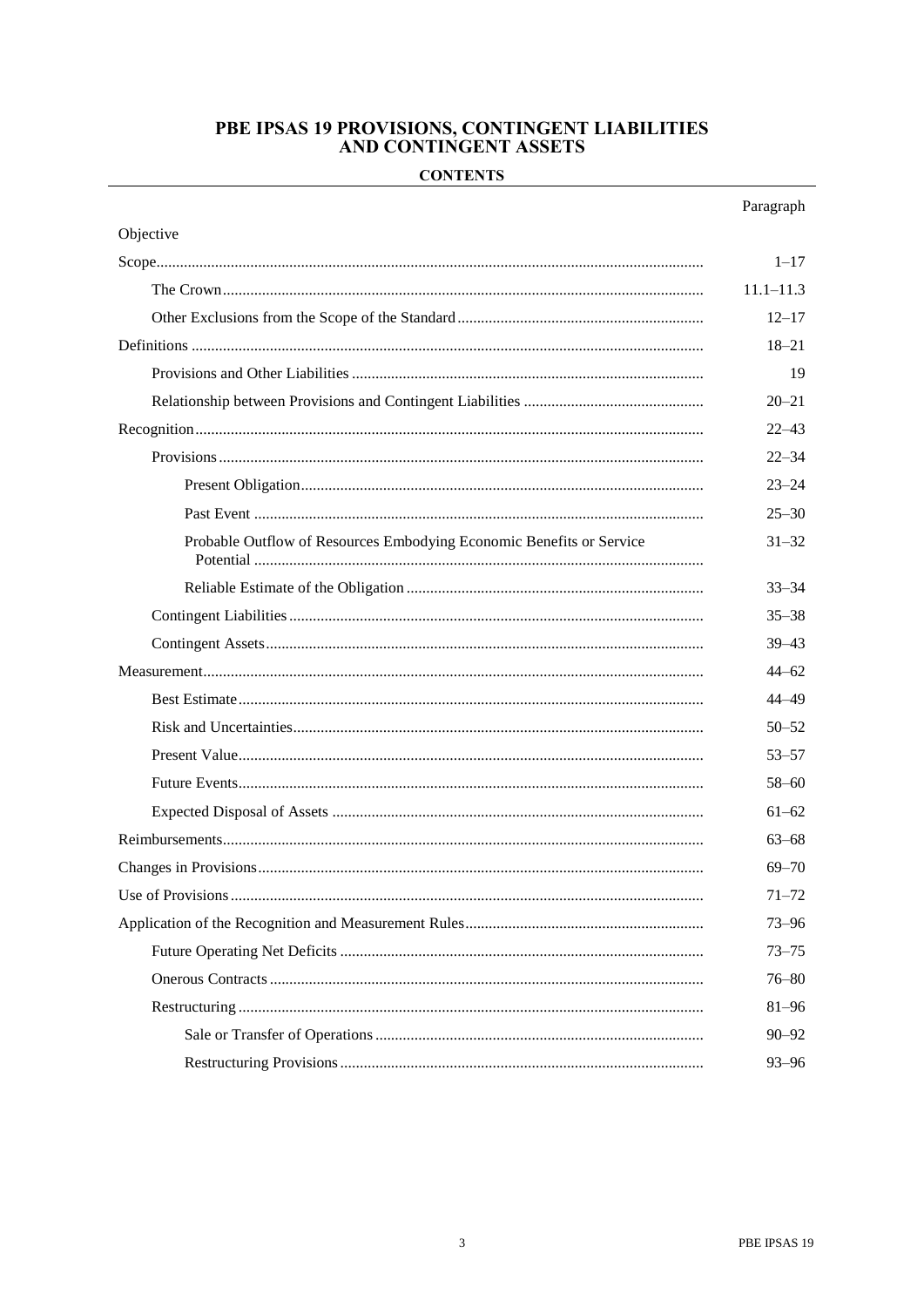|                                                                                                                                                    | $97 - 109$    |
|----------------------------------------------------------------------------------------------------------------------------------------------------|---------------|
|                                                                                                                                                    | 110           |
|                                                                                                                                                    | $111 - 112.6$ |
|                                                                                                                                                    | 113           |
| Appendix A: Application Guidance Changes in Existing<br>Decommissioning, Restoration and Similar Liabilities                                       |               |
| Appendix B: Application Guidance Rights to Interests Arising from<br>Decommissioning, Restoration and Environmental Rehabilitation<br><b>Funds</b> |               |
| Appendix C: Application Guidance Liabilities arising from Participating<br>in a Specific Market-Waste Electrical and Electronic Equipment          |               |
| Basis for Conclusions                                                                                                                              |               |
| <b>Tables</b>                                                                                                                                      |               |
| <b>Illustrative Decision Tree</b>                                                                                                                  |               |
| <b>Implementation Guidance</b>                                                                                                                     |               |
| <b>Illustrative Example</b>                                                                                                                        |               |
| Comparison with IPSAS 19                                                                                                                           |               |
| History of Amendments                                                                                                                              |               |

Public Benefit Entity International Public Sector Accounting Standard 19 *Provisions, Contingent Liabilities and Contingent Assets* is set out in paragraphs 1−113 and Appendices A–C. All the paragraphs have equal authority. PBE IPSAS 19 should be read in the context of its objective, the NZASB's Basis for Conclusions on PBE IPSAS 19, the *Public Benefit Entities' Conceptual Framework* and Standard XRB A1 *Application of the Accounting Standards Framework*. PBE IPSAS 3 *Accounting Policies, Changes in Accounting Estimates and Errors* provides a basis for selecting and applying accounting policies in the absence of explicit guidance.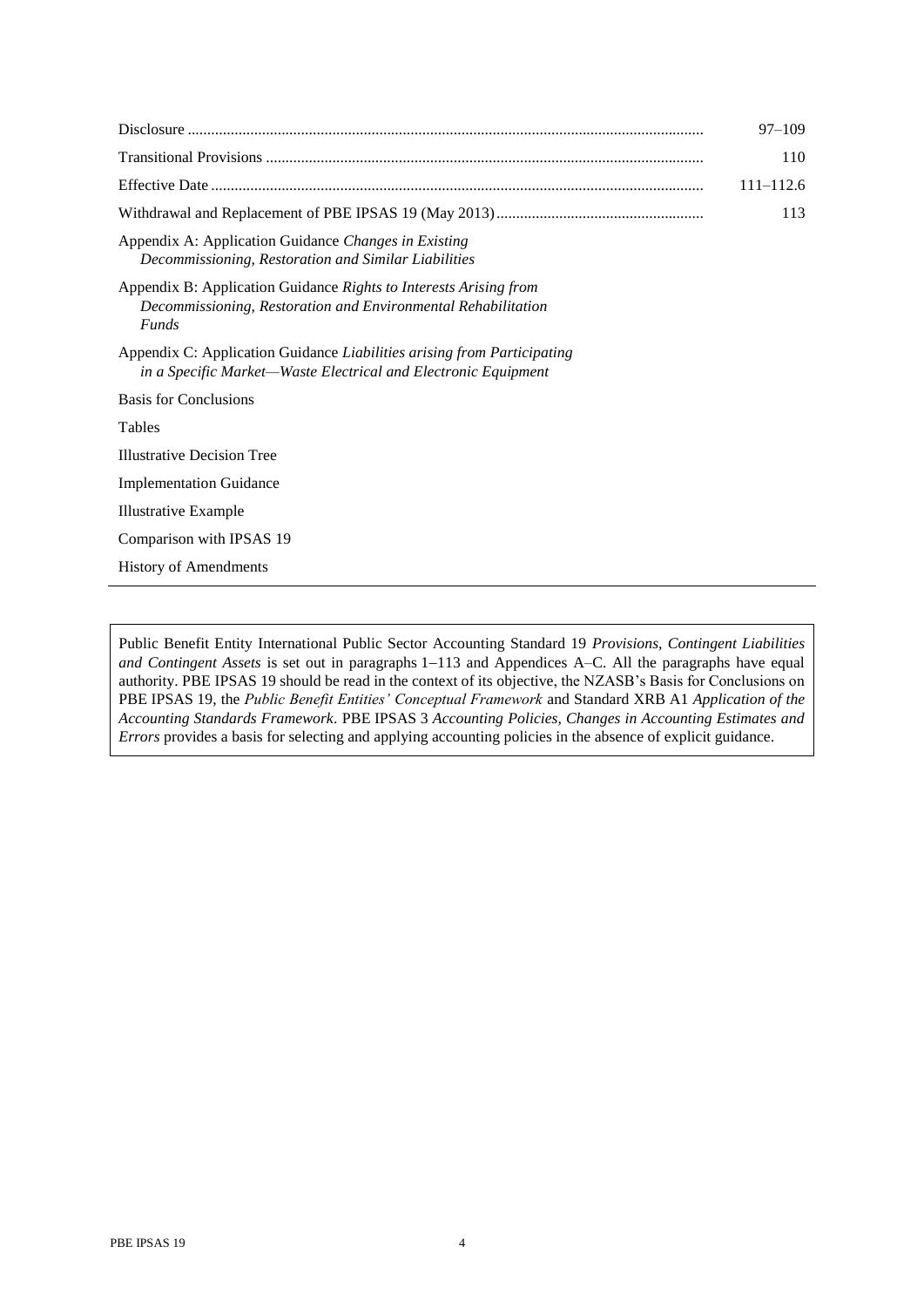# **Objective**

The objective of this Standard is to (a) define provisions, contingent liabilities, and contingent assets, and (b) identify the circumstances in which provisions should be recognised, how they should be measured, and the disclosures that should be made about them. The Standard also requires that certain information be disclosed about contingent liabilities and contingent assets in the notes to the financial statements, to enable users to understand their nature, timing, and amount.

# **Scope**

- 1. **An entity that prepares and presents financial statements shall apply this Standard in accounting for provisions, contingent liabilities, and contingent assets, except:**
	- (a) [Not used]
	- (b) [Deleted by IPSASB]
	- (c) **Those resulting from executory contracts, other than where the contract is onerous, subject to other provisions of this paragraph;**
	- (d) **Insurance contracts within the scope of PBE IFRS 4** *Insurance Contracts***;**
	- (e) **Those covered by another PBE Standard;**
	- (f) **Those arising in relation to income taxes or income tax equivalents;**
	- (g) **Those arising from employee benefits, except employee termination benefits that arise as a result of a restructuring, as dealt with in this Standard; and**
	- (h) **Contingent consideration of an acquirer in a business combination (see PBE IFRS 3** *Business Combinations***).**
- 2. [Not used]
- 2.1 **Subject to paragraph 2.2, this Standard applies to Tier 1 and Tier 2 public benefit entities.**
- 2.2 **The Crown shall not apply this Standard in accounting for obligations expressed in legislation that have characteristics similar to an executory contract.**
- 2.3 **A Tier 2 entity is not required to comply with the requirements in this Standard denoted with an asterisk (\*). Where a Tier 2 entity elects to apply a disclosure concession it shall comply with any RDR paragraphs associated with that concession.**
- 3. [Not used]
- 4. This Standard does not apply to financial instruments (including guarantees) that are within the scope of PBE IPSAS 29 *Financial Instruments: Recognition and Measurement.*
- 5. [Deleted by IPSASB]
- 6. This Standard applies to provisions for restructuring (including discontinued operations). In some cases, a restructuring may meet the definition of a discontinued operation. Guidance on disclosing information about discontinued operations can be found in PBE IFRS 5 *Non-current Assets Held for Sale and Discontinued Operations*.
- 7–11. [Not used]

# **The Crown**

- 11.1 Obligations of the Crown expressed in legislation that have characteristics similar to an executory contract are those where:
	- (a) The Crown is obligated to provide goods, services or transfers to the community in future periods using funding to be obtained from the community substantially in those future periods; and
	- (b) The intended third party recipients of the goods, services or transfers have not yet satisfied the criteria for entitlement to those goods, services or transfers.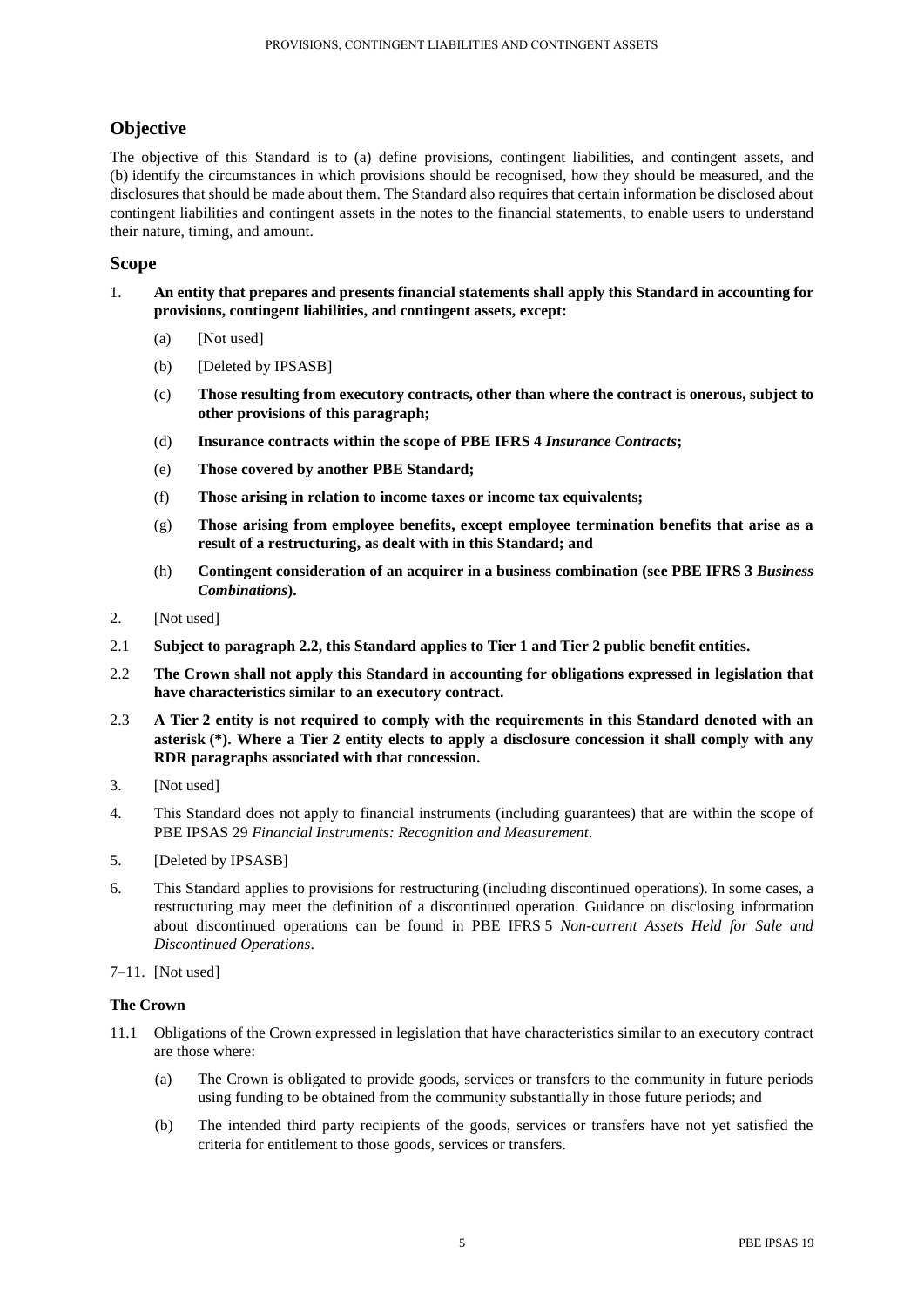- 11.2 These obligations of the Crown have characteristics similar to executory contracts in that the community will, collectively, provide funds to the Crown in the future under tax legislation, and the Crown will, in return, provide goods, services or transfers to the community in the future. Such obligations of the Crown include obligations to make future social welfare payments (such as to pay unemployment, domestic purposes and national superannuation benefits) and to deliver future health and education services, to the extent that the substantial funding of those benefits will be met through future taxation and other revenues and the intended recipients have not already satisfied the criteria for entitlement to those benefits. However, such obligations exclude the obligation of the Crown to fund future payments by the Government Superannuation Fund since the recipients of those future payments have already performed services giving rise to obligations.
- 11.3 The exclusion from the application of this Standard of obligations of the Crown that have characteristics similar to an executory contract is not intended to achieve a different result, in terms of the Crown's recognition of liabilities, from the practice followed at the date of introduction of this Standard to recognise liabilities only where the recipients of benefits to be provided in the future have already satisfied the criteria for entitlement to those benefits.

# **Other Exclusions from the Scope of the Standard**

- 12. This PBE Standard does not apply to executory contracts unless they are onerous. Nor shall this standard be applied by the Crown in accounting for obligations expressed in legislation that have characteristics similar to an executory contract.
- 13. Where another PBE Standard deals with a specific type of provision, contingent liability, or contingent asset, an entity applies that standard instead of this Standard. For example, certain types of provisions are also addressed in Standards on:
	- (a) Construction contracts (see PBE IPSAS 11 *Construction Contracts*); and
	- (b) Leases (see PBE IPSAS 13 *Leases*). However, as PBE IPSAS 13 contains no specific requirements to deal with operating leases that have become onerous, this Standard applies to such cases.
- 14. This Standard does not apply to provisions for income taxes or income tax equivalents (if the entity is subject to taxation, guidance on accounting for income taxes is found in PBE IAS 12 *Income Taxes*.) Nor does it apply to provisions arising from employee benefits (guidance on accounting for employee benefits is found in PBE IPSAS 39 *Employee Benefits*).
- 15. Some amounts treated as provisions may relate to the recognition of revenue, for example where an entity gives guarantees in exchange for a fee. This Standard does not address the recognition of revenue. PBE IPSAS 9 *Revenue from Exchange Transactions* identifies the circumstances in which revenue from exchange transactions is recognised, and provides practical guidance on the application of the recognition criteria. This Standard does not change the requirements of PBE IPSAS 9.
- 16. [Not used]
- 17. Other PBE Standards specify whether expenditures are treated as assets or as expenses. These issues are not addressed in this Standard. Accordingly, this Standard neither prohibits nor requires capitalisation of the costs recognised when a provision is made.

# **Definitions**

18. **The following terms are used in this Standard with the meanings specified:**

**A constructive obligation is an obligation that derives from an entity's actions where:**

- (a) **By an established pattern of past practice, published policies, or a sufficiently specific current statement, the entity has indicated to other parties that it will accept certain responsibilities; and**
- (b) **As a result, the entity has created a valid expectation on the part of those other parties that it will discharge those responsibilities.**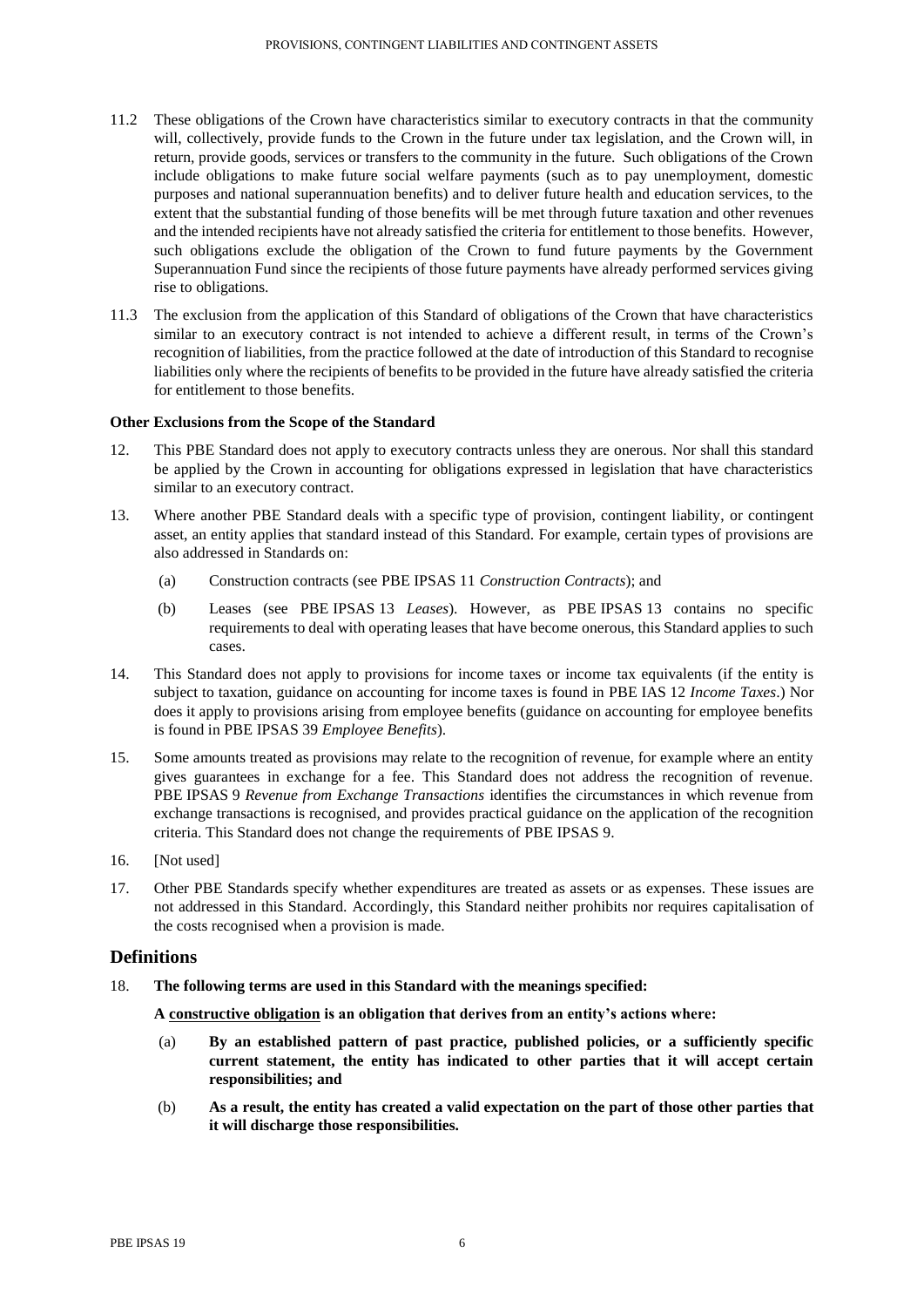**A contingent asset is a possible asset that arises from past events, and whose existence will be confirmed only by the occurrence or non-occurrence of one or more uncertain future events not wholly within the control of the entity.**

**A contingent liability is:**

- (a) **A possible obligation that arises from past events, and whose existence will be confirmed only by the occurrence or non-occurrence of one or more uncertain future events not wholly within the control of the entity; or**
- (b) **A present obligation that arises from past events, but is not recognised because:**
	- (i) **It is not probable that an outflow of resources embodying economic benefits or service potential will be required to settle the obligation; or**
	- $(i)$  The amount of the obligation cannot be measured with sufficient reliability. <sup>1</sup>

**Executory contracts are contracts under which neither party has performed any of its obligations, or both parties have partially performed their obligations to an equal extent.**

**A legal obligation is an obligation that derives from:**

- (a) **A contract (through its explicit or implicit terms);**
- (b) **Legislation; or**
- (c) **Other operation of law.**

**An obligating event is an event that creates a legal or constructive obligation that results in an entity having no realistic alternative to settling that obligation.**

**An onerous contract is a contract for the exchange of assets or services in which the unavoidable costs of meeting the obligations under the contract exceed the economic benefits or service potential expected to be received under it.**

**A provision is a liability of uncertain timing or amount.**

**A restructuring is a programme that is planned and controlled by management, and materially changes either:**

- (a) **The scope of an entity's activities; or**
- (b) **The manner in which those activities are carried out.**

**Terms defined in other PBE Standards are used in this Standard with the same meaning as in those Standards, and are reproduced in the Glossary of Defined Terms published separately.**

#### **Provisions and Other Liabilities**

 $\overline{\phantom{a}}$ 

- 19. Provisions can be distinguished from other liabilities such as payables and accruals because there is uncertainty about the timing or amount of the future expenditure required in settlement. By contrast:
	- (a) Payables are liabilities to pay for goods or services that have been received or supplied, and have been invoiced or formally agreed with the supplier (and include payments in respect of social benefits where formal agreements for specified amounts exist); and
	- (b) Accruals are liabilities to pay for goods or services that have been received or supplied, but have not been paid, invoiced, or formally agreed with the supplier, including amounts due to employees (for example, amounts relating to accrued vacation pay). Although it is sometimes necessary to estimate the amount or timing of accruals, the uncertainty is generally much less than for provisions.

Accruals are often reported as part of accounts payable, whereas provisions are reported separately.

<sup>1</sup> Information that is reliable is free from material error and bias, and can be depended on by users to faithfully represent that which it purports to represent or could reasonably be expected to represent. Paragraph BC10 of PBE IPSAS 1 *Presentation of Financial Statements* discusses the transitional approach to the explanation of reliability.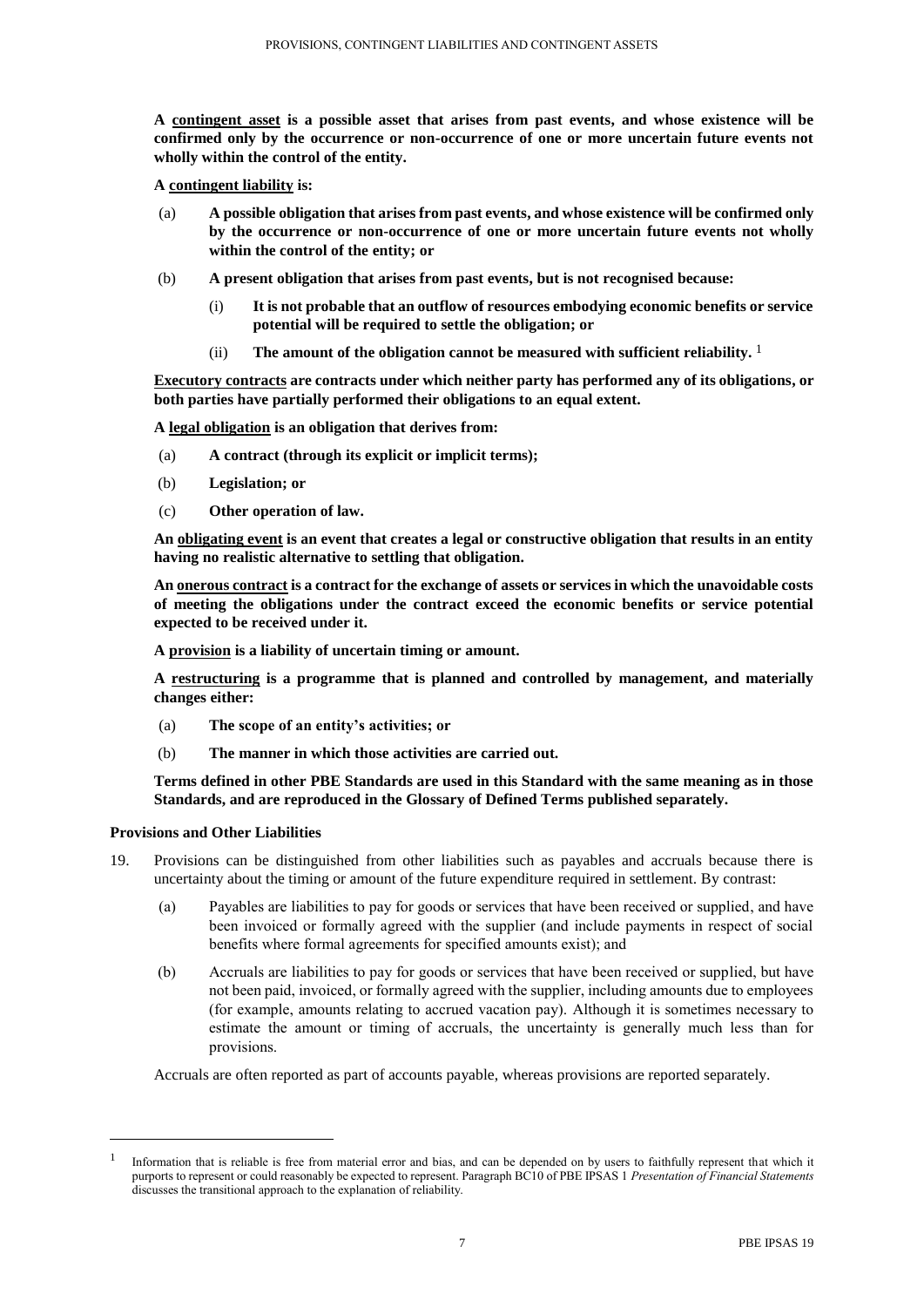# **Relationship between Provisions and Contingent Liabilities**

- 20. In a general sense, all provisions are contingent because they are uncertain in timing or amount. However, within this Standard, the term contingent is used for liabilities and assets that are not recognised because their existence will be confirmed only by the occurrence or non-occurrence of one or more uncertain future events not wholly within the control of the entity. In addition, the term contingent liability is used for liabilities that do not meet the recognition criteria.
- 21. This Standard distinguishes between:
	- (a) Provisions―which are recognised as liabilities (assuming that a reliable estimate can be made) because they are present obligations and it is probable that an outflow of resources embodying economic benefits or service potential will be required to settle the obligations; and
	- (b) Contingent liabilities―which are not recognised as liabilities because they are either:
		- (i) Possible obligations, as it has yet to be confirmed whether the entity has a present obligation that could lead to an outflow of resources embodying economic benefits or service potential; or
		- (ii) Present obligations that do not meet the recognition criteria in this Standard (because either it is not probable that an outflow of resources embodying economic benefits or service potential will be required to settle the obligation, or a sufficiently reliable estimate of the amount of the obligation cannot be made).

# **Recognition**

# **Provisions**

- 22. **A provision shall be recognised when:**
	- (a) **An entity has a present obligation (legal or constructive) as a result of a past event;**
	- (b) **It is probable that an outflow of resources embodying economic benefits or service potential will be required to settle the obligation; and**
	- (c) **A reliable estimate can be made of the amount of the obligation.**

**If these conditions are not met, no provision shall be recognised.**

# *Present Obligation*

- 23. **In some cases it is not clear whether there is a present obligation. In these cases, a past event is deemed to give rise to a present obligation if, taking account of all available evidence, it is more likely than not that a present obligation exists at the reporting date.**
- 24. In most cases it will be clear whether a past event has given rise to a present obligation. In other cases, for example in a lawsuit, it may be disputed either whether certain events have occurred or whether those events result in a present obligation. In such cases, an entity determines whether a present obligation exists at the reporting date by taking account of all available evidence, including, for example, the opinion of experts. The evidence considered includes any additional evidence provided by events after the reporting date. On the basis of such evidence:
	- (a) Where it is more likely than not that a present obligation exists at the reporting date, the entity recognises a provision (if the recognition criteria are met); and
	- (b) Where it is more likely that no present obligation exists at the reporting date, the entity discloses a contingent liability, unless the possibility of an outflow of resources embodying economic benefits or service potential is remote (see paragraph 100).

# *Past Event*

- 25. A past event that leads to a present obligation is called an obligating event. For an event to be an obligating event, it is necessary that the entity has no realistic alternative to settling the obligation created by the event. This is the case only:
	- (a) Where the settlement of the obligation can be enforced by law; or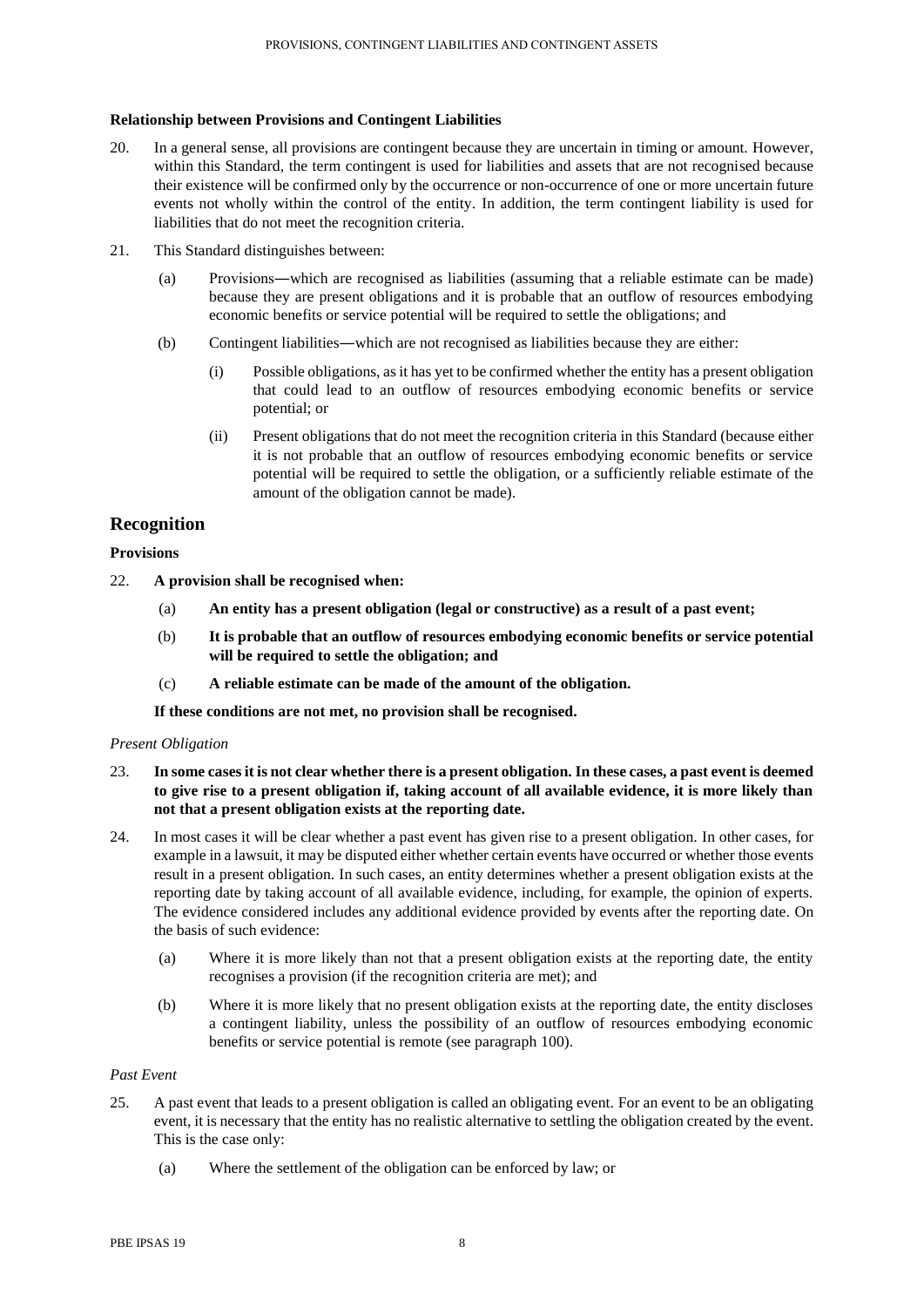- (b) In the case of a constructive obligation, where the event (which may be an action of the entity) creates valid expectations in other parties that the entity will discharge the obligation.
- 26. Financial statements deal with the financial position of an entity at the end of its reporting period and not its possible position in the future. Therefore, no provision is recognised for costs that need to be incurred to continue an entity's ongoing activities in the future. The only liabilities recognised in an entity's statement of financial position are those that exist at the reporting date.
- 27. It is only those obligations arising from past events existing independently of an entity's future actions (that is, the future conduct of its activities) that are recognised as provisions. Examples of such obligations are penalties or clean-up costs for unlawful environmental damage imposed by legislation on an entity. Both of these obligations would lead to an outflow of resources embodying economic benefits or service potential in settlement regardless of the future actions of that entity. Similarly, an entity would recognise a provision for the decommissioning costs of a defence installation or a power station, to the extent that the entity is obliged to rectify damage already caused. PBE IPSAS 17 *Property, Plant and Equipment* deals with items, including dismantling and site restoring costs that are included in the cost of an asset. In contrast, because of legal requirements, pressure from constituents, or a desire to demonstrate community leadership, an entity may intend or need to carry out expenditure to operate in a particular way in the future. An example would be where an entity decides to fit emission controls on certain of its vehicles, or a laboratory decides to install extraction units to protect employees from the fumes of certain chemicals. Because the entities can avoid the future expenditure by their future actions – for example, by changing their method of operation – they have no present obligation for that future expenditure, and no provision is recognised.
- 28. An obligation always involves another party to whom the obligation is owed. It is not necessary, however, to know the identity of the party to whom the obligation is owed – indeed the obligation may be to the public at large. Because an obligation always involves a commitment to another party, it follows that a decision by an entity's management, governing body, or controlling entity does not give rise to a constructive obligation at the reporting date, unless the decision has been communicated before the reporting date to those affected by it in a sufficiently specific manner to raise a valid expectation in them that the entity will discharge its responsibilities.
- 29. An event that does not give rise to an obligation immediately may do so at a later date, because of changes in the law or because an act (for example, a sufficiently specific public statement) by the entity gives rise to a constructive obligation. For example, when environmental damage is caused by an entity, there may be no obligation to remedy the consequences. However, the causing of the damage will become an obligating event when a new law requires the existing damage to be rectified, or the entity publicly accepts responsibility for rectification in a way that creates a constructive obligation.
- 30. Where details of a proposed new law have yet to be finalised, an obligation arises only when the legislation is virtually certain to be enacted as drafted. For the purpose of this Standard, such an obligation is treated as a legal obligation. However, differences in circumstances surrounding enactment often make it impossible to specify a single event that would make the enactment of a law virtually certain. In many cases, it is not possible to judge whether a proposed new law is virtually certain to be enacted as drafted, and any decision about the existence of an obligation should await the enactment of the proposed law.

# *Probable Outflow of Resources Embodying Economic Benefits or Service Potential*

- 31. For a liability to qualify for recognition, there must be not only a present obligation but also the probability of an outflow of resources embodying economic benefits or service potential to settle that obligation. For the purpose of this Standard, an outflow of resources or other event is regarded as probable if the event is more likely than not to occur, that is, the probability that the event will occur is greater than the probability that it will not. Where it is not probable that a present obligation exists, an entity discloses a contingent liability, unless the possibility of an outflow of resources embodying economic benefits or service potential is remote (see paragraph 100).
- 32. Where there are a number of similar obligations (for example, a hospital's obligation to compensate individuals who have received contaminated blood from it), the probability that an outflow will be required in settlement is determined by considering the class of obligations as a whole. Although the likelihood of outflow for any one item may be small, it may well be probable that some outflow of resources will be needed to settle the class of obligations as a whole. If that is the case, a provision is recognised (if the other recognition criteria are met).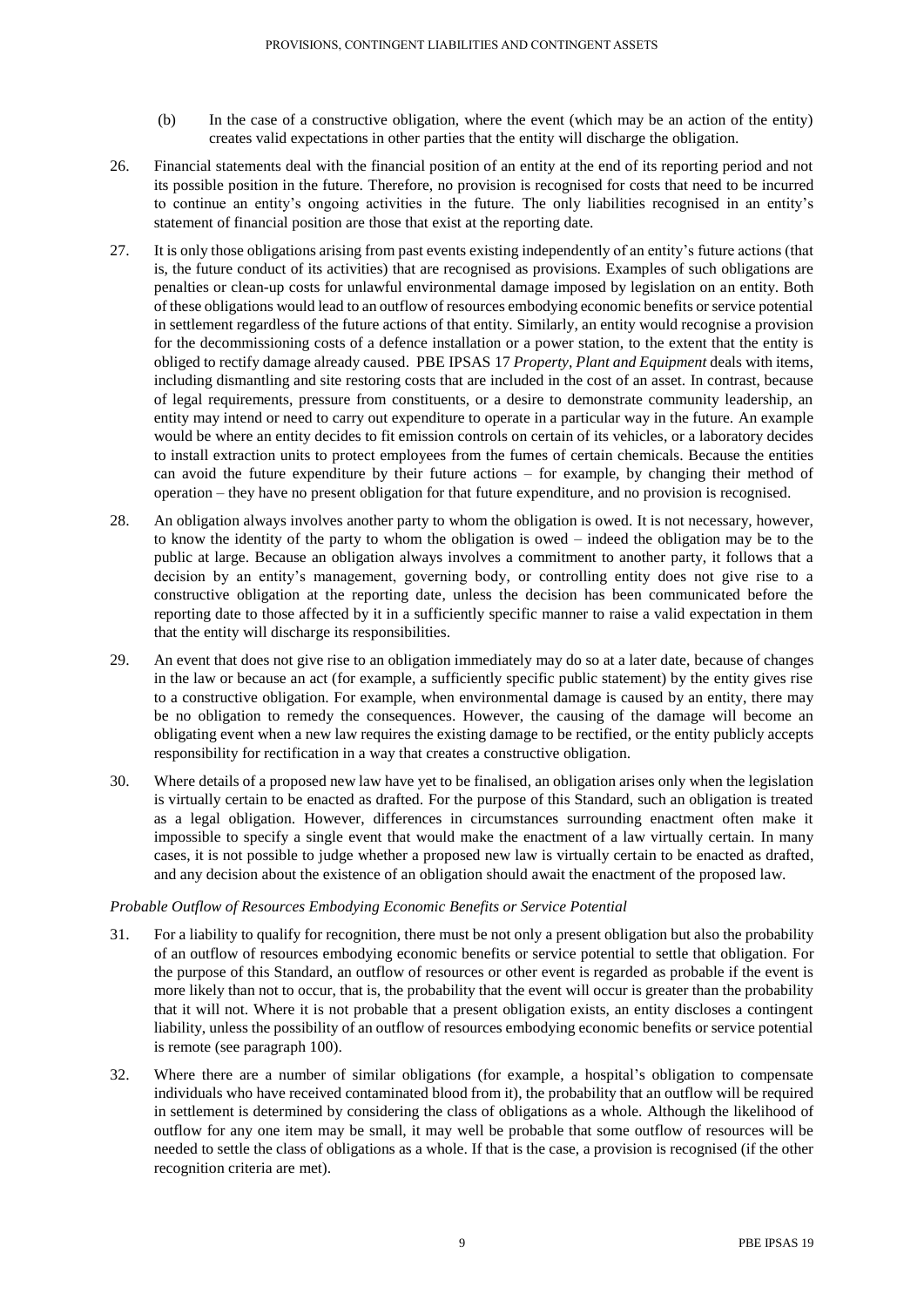# *Reliable Estimate of the Obligation*

- 33. The use of estimates is an essential part of the preparation of financial statements, and does not undermine their reliability. This is especially true in the case of provisions, which by their nature are more uncertain than most other assets or liabilities. Except in extremely rare cases, an entity will be able to determine a range of possible outcomes, and can therefore make an estimate of the obligation that is sufficiently reliable to use in recognising a provision.
- 34. In the extremely rare case where no reliable estimate can be made, a liability exists that cannot be recognised. That liability is disclosed as a contingent liability (see paragraph 100).

# **Contingent Liabilities**

# 35. **An entity shall not recognise a contingent liability.**

- 36. A contingent liability is disclosed, as required by paragraph 100, unless the possibility of an outflow of resources embodying economic benefits or service potential is remote.
- 37. Where an entity is jointly and severally liable for an obligation, the part of the obligation that is expected to be met by other parties is treated as a contingent liability. For example, in the case of joint arrangement debt, that part of the obligation that is to be met by other joint arrangement participants is treated as a contingent liability. The entity recognises a provision for the part of the obligation for which an outflow of resources embodying economic benefits or service potential is probable, except in the rare circumstances where no reliable estimate can be made.
- 38. Contingent liabilities may develop in a way not initially expected. Therefore, they are assessed continually to determine whether an outflow of resources embodying economic benefits or service potential has become probable. If it becomes probable that an outflow of future economic benefits or service potential will be required for an item previously dealt with as a contingent liability, a provision is recognised in the financial statements of the period in which the change in probability occurs (except in the extremely rare circumstances where no reliable estimate can be made). For example, an entity may have breached an environmental law, but it remains unclear whether any damage was caused to the environment. Where, subsequently it becomes clear that damage was caused and remediation will be required, the entity would recognise a provision because an outflow of economic benefits is now probable.

# **Contingent Assets**

#### 39. **An entity shall not recognise a contingent asset.**

- 40. Contingent assets usually arise from unplanned or other unexpected events that (a) are not wholly within the control of the entity, and (b) give rise to the possibility of an inflow of economic benefits or service potential to the entity. An example is a claim that an entity is pursuing through legal processes, where the outcome is uncertain.
- 41. Contingent assets are not recognised in financial statements, since this may result in the recognition of revenue that may never be realised. However, when the realisation of revenue is virtually certain, then the related asset is not a contingent asset and its recognition is appropriate.
- 42. A contingent asset is disclosed, as required by paragraph 105, where an inflow of economic benefits or service potential is probable.
- 43. Contingent assets are assessed continually to ensure that developments are appropriately reflected in the financial statements. If it has become virtually certain that an inflow of economic benefits or service potential will arise and the asset's value can be measured reliably, the asset and the related revenue are recognised in the financial statements of the period in which the change occurs. If an inflow of economic benefits or service potential has become probable, an entity discloses the contingent asset (see paragraph 105).

# **Measurement**

# **Best Estimate**

44. **The amount recognised as a provision shall be the best estimate of the expenditure required to settle the present obligation at the reporting date.**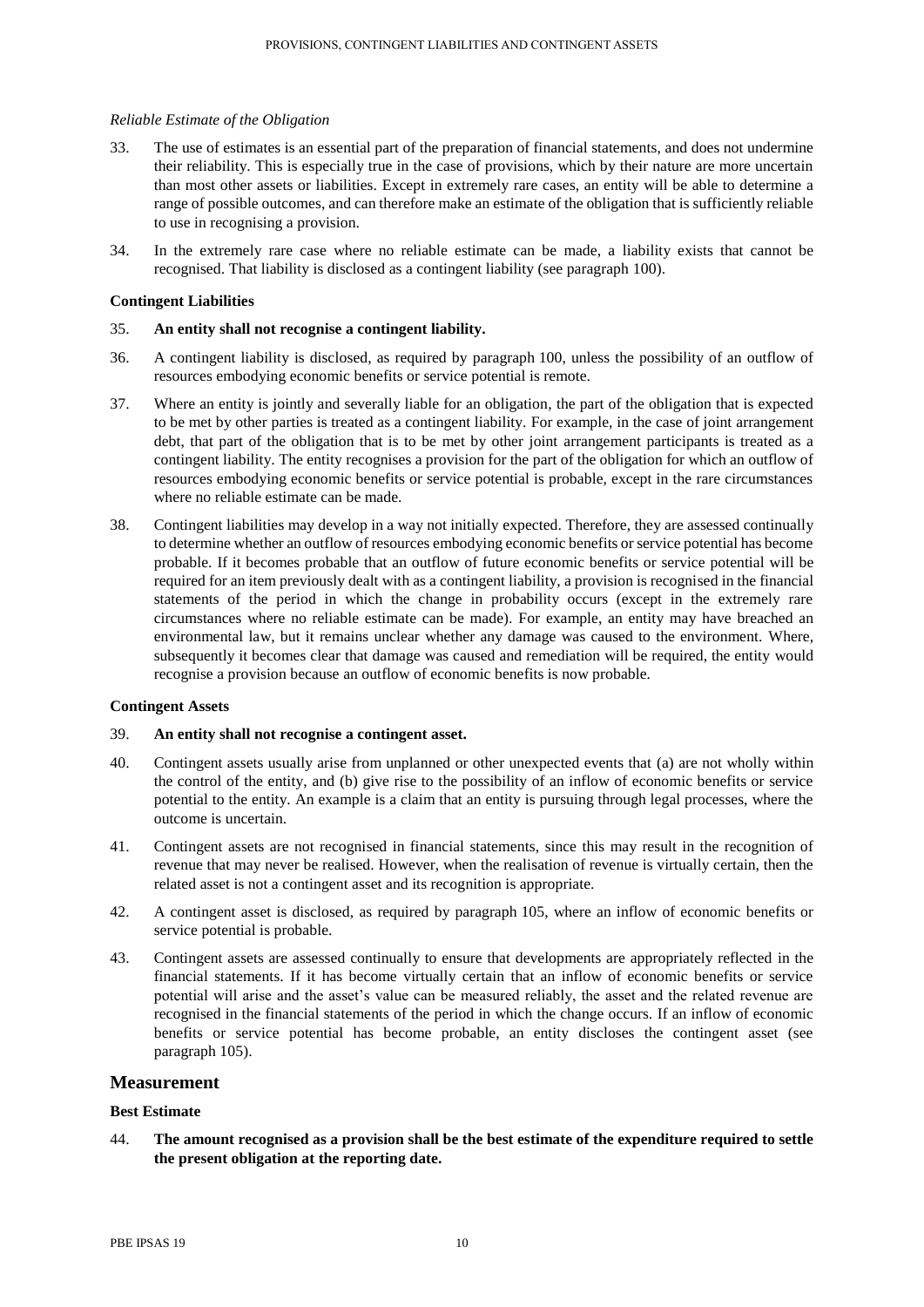- 45. The best estimate of the expenditure required to settle the present obligation is the amount that an entity would rationally pay to settle the obligation at the reporting date or to transfer it to a third party at that time. It will often be impossible or prohibitively expensive to settle or transfer an obligation at the reporting date. However, the estimate of the amount that an entity would rationally pay to settle or transfer the obligation gives the best estimate of the expenditure required to settle the present obligation at the reporting date.
- 46. The estimates of outcome and financial effect are determined by the judgment of the management of the entity, supplemented by experience of similar transactions and, in some cases, reports from independent experts. The evidence considered includes any additional evidence provided by events after the reporting date.

# *Example*

A medical laboratory provides diagnostic ultrasound scanners to medical centres and hospitals on a fullcost recovery basis. The equipment is provided with a warranty under which the medical centres and hospitals are covered for the cost of repairs of any defects that become apparent within the first six months after purchase. If minor defects were detected in all equipment provided, repair costs of 1 million currency units would result. If major defects were detected in all equipment provided, repair costs of 4 million currency units would result. The laboratory's past experience and future expectations indicate that, for the coming year, 75% of the equipment will have no defects, 20% of the equipment will have minor defects and 5% of the equipment will have major defects. In accordance with paragraph 32, the laboratory assesses the probability of an outflow for the warranty obligations as a whole.

The expected value of the cost of repairs is:

 $(75\% \text{ of } \text{nil}) + (20\% \text{ of } \text{1m}) + (5\% \text{ of } \text{4m}) = 400,000$ 

- 47. Uncertainties surrounding the amount to be recognised as a provision are dealt with by various means according to the circumstances. Where the provision being measured involves a large population of items, the obligation is estimated by weighting all possible outcomes by their associated probabilities. The name for this statistical method of estimation is "expected value." The provision will therefore be different, depending on whether the probability of a loss of a given amount is, for example, 60% or 90%. Where there is a continuous range of possible outcomes, and each point in that range is as likely as any other, the midpoint of the range is used.
- 48. Where a single obligation is being measured, the individual most likely outcome may be the best estimate of the liability. However, even in such a case, the entity considers other possible outcomes. Where other possible outcomes are either mostly higher or mostly lower than the most likely outcome, the best estimate will be a higher or lower amount. For example, if an entity has to rectify a serious fault in a defence vessel that it has constructed for another government, the individual most likely outcome may be for the repair to succeed at the first attempt at a cost of 100,000 currency units, but a provision for a larger amount is made if there is a significant chance that further attempts will be necessary.
- 49. The provision is measured before tax or tax equivalents. If the entity is subject to taxation, guidance on dealing with the tax consequences of a provision, and changes in it, is found in PBE IAS 12.

# **Risks and Uncertainties**

- 50. **The risks and uncertainties that inevitably surround many events and circumstances shall be taken into account in reaching the best estimate of a provision.**
- 51. Risk describes variability of outcome. A risk adjustment may increase the amount at which a liability is measured. Caution is needed in making judgments under conditions of uncertainty, so that revenue or assets are not overstated and expenses or liabilities are not understated. However, uncertainty does not justify the creation of excessive provisions or a deliberate overstatement of liabilities. For example, if the projected costs of a particularly adverse outcome are estimated on a prudent basis, that outcome is not then deliberately treated as more probable than is realistically the case. Care is needed to avoid duplicating adjustments for risk and uncertainty with consequent overstatement of a provision.
- 52. Disclosure of the uncertainties surrounding the amount of the expenditure is made under paragraph 98(b).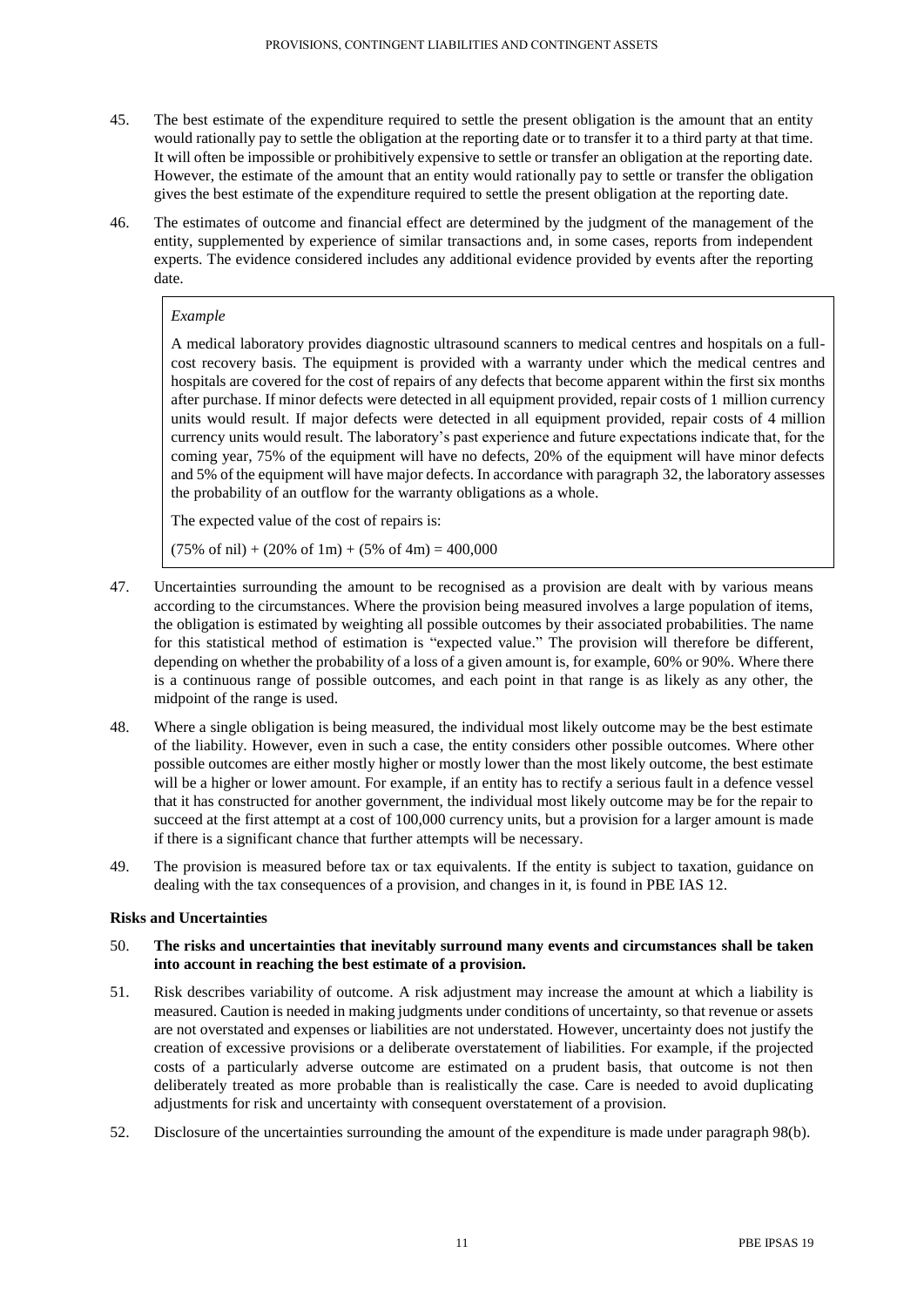# **Present Value**

- 53. **Where the effect of the time value of money is material, the amount of a provision shall be the present value of the expenditures expected to be required to settle the obligation.**
- 54. Because of the time value of money, provisions relating to cash outflows that arise soon after the reporting date are more onerous than those where cash outflows of the same amount arise later. Provisions are therefore discounted, where the effect is material.

When a provision is discounted over a number of years, the present value of the provision will increase each year as the provision comes closer to the expected time of settlement (see Illustrative Example).

- 55. Paragraph 97(e) of this Standard requires disclosure of the increase, during the period, in the discounted amount arising from the passage of time.
- 56. **The discount rate (or rates) shall be a pre-tax rate (or rates) that reflect(s) current market assessments of the time value of money and the risks specific to the liability. The discount rate(s) shall not reflect risks for which future cash flow estimates have been adjusted.**
- 57. In some jurisdictions, income taxes or income tax equivalents are levied on a public sector entity's surplus for the period. Where such income taxes are levied on public sector entities, the discount rate selected should be a pre-tax rate.

#### **Future Events**

- 58. **Future events that may affect the amount required to settle an obligation shall be reflected in the amount of a provision where there is sufficient objective evidence that they will occur.**
- 59. Expected future events may be particularly important in measuring provisions. For example, certain obligations may be index-linked to compensate recipients for the effects of inflation or other specific price changes. If there is sufficient evidence of likely expected rates of inflation, this should be reflected in the amount of the provision. Another example of future events affecting the amount of a provision is where an entity believes that the cost of cleaning up the tar, ash, and other pollutants associated with a gasworks' site at the end of its life will be reduced by future changes in technology. In this case, the amount recognised reflects the cost that technically qualified, objective observers reasonably expect to be incurred, taking account of all available evidence as to the technology that will be available at the time of the clean-up. Thus it is appropriate to include, for example, expected cost reductions associated with increased experience in applying existing technology, or the expected cost of applying existing technology to a larger or more complex clean-up operation than has previously been carried out. However, an entity does not anticipate the development of a completely new technology for cleaning up unless it is supported by sufficient objective evidence.
- 60. The effect of possible new legislation that may affect the amount of an existing obligation of an entity is taken into consideration in measuring that obligation, when sufficient objective evidence exists that the legislation is virtually certain to be enacted. The variety of circumstances that arise in practice makes it impossible to specify a single event that will provide sufficient, objective evidence in every case. Evidence is required both (a) of what legislation will demand, and (b) of whether it is virtually certain to be enacted and implemented in due course. In many cases, sufficient objective evidence will not exist until the new legislation is enacted.

# **Expected Disposal of Assets**

- 61. **Gains from the expected disposal of assets shall not be taken into account in measuring a provision.**
- 62. Gains on the expected disposal of assets are not taken into account in measuring a provision, even if the expected disposal is closely linked to the event giving rise to the provision. Instead, an entity recognises gains on expected disposals of assets at the time specified by the PBE Standard dealing with the assets concerned.

# **Reimbursements**

63. **Where some or all of the expenditure required to settle a provision is expected to be reimbursed by another party, the reimbursement shall be recognised when, and only when, it is virtually certain that reimbursement will be received if the entity settles the obligation. The reimbursement shall be**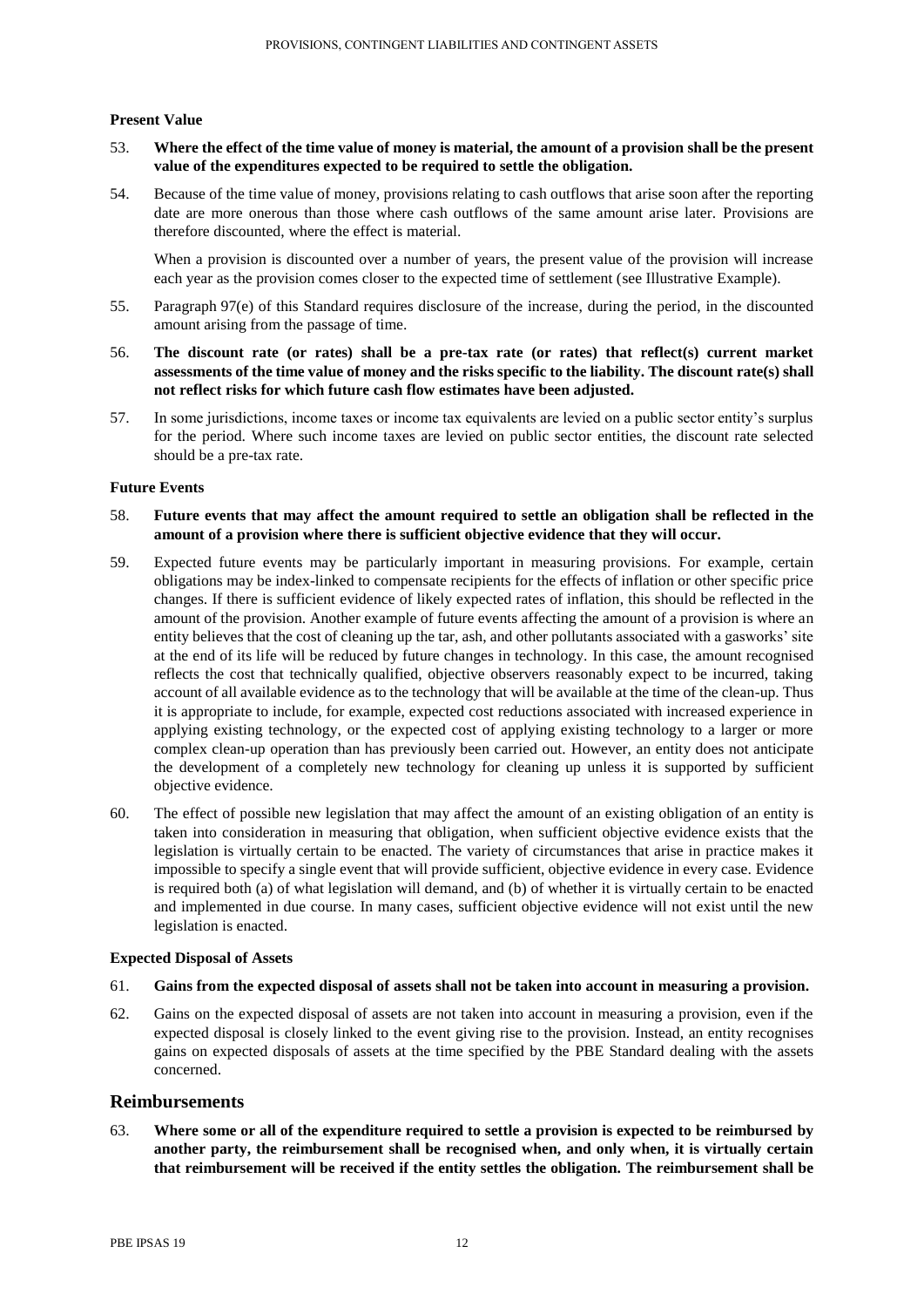**treated as a separate asset. The amount recognised for the reimbursement shall not exceed the amount of the provision.**

- 64. **In the statement of comprehensive revenue and expense, the expense relating to a provision may be presented net of the amount recognised for a reimbursement.**
- 65. Sometimes, an entity is able to look to another party to pay part or all of the expenditure required to settle a provision (for example, through insurance contracts, indemnity clauses, or suppliers' warranties). The other party may either reimburse amounts paid by the entity, or pay the amounts directly. For example, an entity may have legal liability to an individual as a result of misleading advice provided by its employees. However, the entity may be able to recover some of the expenditure from professional indemnity insurance.
- 66. In most cases, the entity will remain liable for the whole of the amount in question, so that the entity would have to settle the full amount if the third party failed to pay for any reason. In this situation, a provision is recognised for the full amount of the liability, and a separate asset for the expected reimbursement is recognised when it is virtually certain that reimbursement will be received if the entity settles the liability.
- 67. In some cases, the entity will not be liable for the costs in question if the third party fails to pay. In such a case, the entity has no liability for those costs, and they are not included in the provision.
- 68. As noted in paragraph 37, an obligation for which an entity is jointly and severally liable is a contingent liability, to the extent that it is expected that the obligation will be settled by the other parties.

# **Changes in Provisions**

- 69. **Provisions shall be reviewed at each reporting date, and adjusted to reflect the current best estimate. If it is no longer probable that an outflow of resources embodying economic benefits or service potential will be required to settle the obligation, the provision shall be reversed.**
- 70. Where discounting is used, the carrying amount of a provision increases in each period to reflect the passage of time. This increase is recognised as an interest expense.

# **Use of Provisions**

- 71. **A provision shall be used only for expenditures for which the provision was originally recognised.**
- 72. Only expenditures that relate to the original provision are set against it. Setting expenditures against a provision that was originally recognised for another purpose would conceal the impact of two different events.

# **Application of the Recognition and Measurement Rules**

# **Future Operating Net Deficits**

- 73. **Provisions shall not be recognised for net deficits from future operating activities.**
- 74. Net deficits from future operating activities do not meet the definition of liabilities in paragraph 18 and the general recognition criteria set out for provisions in paragraph 22.
- 75. An expectation of net deficits from future operating activities is an indication that certain assets used in these activities may be impaired. An entity tests these assets for impairment. Guidance on accounting for impairment is found in PBE IPSAS 21 *Impairment of Non-Cash-Generating Assets* or PBE IPSAS 26 *Impairment of Cash-Generating Assets*, as appropriate.

# **Onerous Contracts**

- 76. **If an entity has a contract that is onerous, the present obligation (net of recoveries) under the contract shall be recognised and measured as a provision.**
- 77. Paragraph 76 of this Standard applies only to contracts that are onerous.
- 78. Many contracts evidencing exchange transactions (for example, some routine purchase orders) can be cancelled without paying compensation to the other party, and therefore there is no obligation. Other contracts establish both rights and obligations for each of the contracting parties. Where events make such a contract onerous, the contract falls within the scope of this Standard, and a liability exists that is recognised. Executory contracts that are not onerous fall outside the scope of this Standard.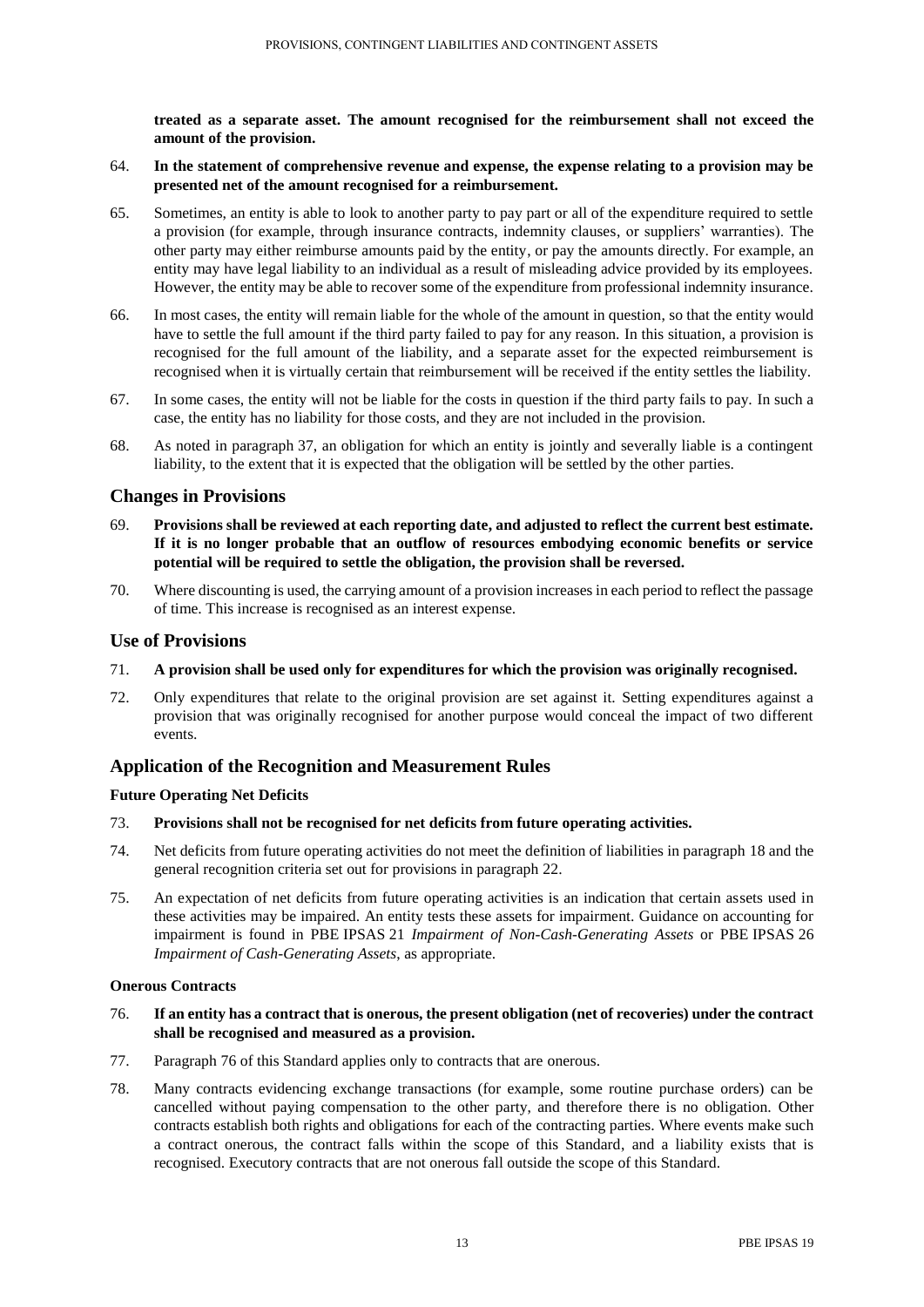- 79. This Standard defines an onerous contract as a contract in which the unavoidable costs of meeting the obligations under the contract exceed the economic benefits or service potential expected to be received under it, which includes amounts recoverable. Therefore, it is the present obligation net of recoveries that is recognised as a provision under paragraph 76. The unavoidable costs under a contract reflect the least net cost of exiting from the contract, which is the lower of the cost of fulfilling it and any compensation or penalties arising from failure to fulfil it.
- 80. Before a separate provision for an onerous contract is established, an entity recognises any impairment loss that has occurred on assets dedicated to that contract.

# **Restructuring**

- 81. The following are examples of events that may fall under the definition of restructuring:
	- (a) Termination or disposal of an activity or service;
	- (b) The closure of a branch office or termination of activities of an entity in a specific location or region, or the relocation of activities from one region to another;
	- (c) Changes in management structure, for example, eliminating a layer of management or executive service; and
	- (d) Fundamental reorganisations that have a material effect on the nature and focus of the entity's operations.
- 82. A provision for restructuring costs is recognised only when the general recognition criteria for provisions set out in paragraph 22 are met. Paragraphs 83–96 set out how the general recognition criteria apply to restructurings.

# 83. **A constructive obligation to restructure arises only when an entity:**

- (a) **Has a detailed formal plan for the restructuring identifying at least:**
	- (i) **The activity/operating unit or part of an activity/operating unit concerned;**
	- (ii) **The principal locations affected;**
	- (iii) **The location, function, and approximate number of employees who will be compensated for terminating their services;**
	- (iv) **The expenditures that will be undertaken; and**
	- (v) **When the plan will be implemented; and**
- (b) **Has raised a valid expectation in those affected that it will carry out the restructuring by starting to implement that plan or announcing its main features to those affected by it.**
- 84. Within the public sector, restructuring may occur at the whole-of-government, portfolio or ministry, or agency level.
- 85. Evidence that an entity has started to implement a restructuring plan would be provided, for example, by (a) the public announcement of the main features of the plan, (b) the sale or transfer of assets, (c) notification of intention to cancel leases, or (d) the establishment of alternative arrangements for clients of services. A public announcement of a detailed plan to restructure constitutes a constructive obligation to restructure only if it is made in such a way and in sufficient detail (that is, setting out the main features of the plan) that it gives rise to valid expectations in other parties, such as users of the service, suppliers, and employees (or their representatives) that the entity will carry out the restructuring.
- 86. For a plan to be sufficient to give rise to a constructive obligation when communicated to those affected by it, its implementation needs to be planned to begin as soon as possible, and to be completed in a timeframe that makes significant changes to the plan unlikely. If it is expected that there will be a long delay before the restructuring begins, or that the restructuring will take an unreasonably long time, it is unlikely that the plan will raise a valid expectation on the part of others that the entity is at present committed to restructuring, because the timeframe allows opportunities for the entity to change its plans.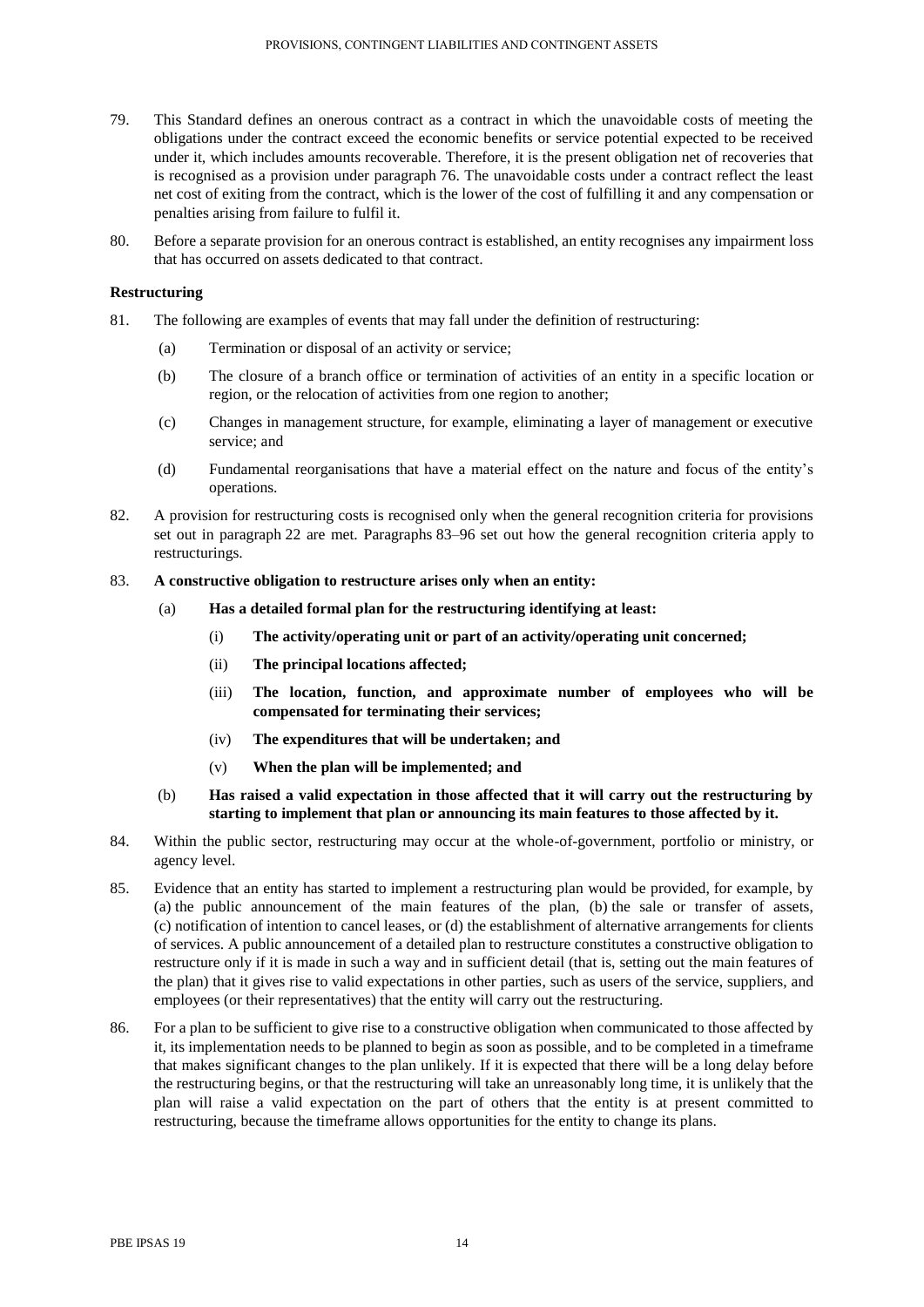- 87. A decision by management or the governing body to restructure, taken before the reporting date, does not give rise to a constructive obligation at the reporting date unless the entity has, before the reporting date:
	- (a) Started to implement the restructuring plan; or
	- (b) Announced the main features of the restructuring plan to those affected by it in a sufficiently specific manner to raise a valid expectation in them that the entity will carry out the restructuring.

If an entity starts to implement a restructuring plan, or announces its main features to those affected, only after the reporting date, disclosure may be required under PBE IPSAS 14 *Events After the Reporting Date* if the restructuring is material and non-disclosure could influence the economic decisions of users taken on the financial statements.

- 88. Although a constructive obligation is not created solely by a management or governing body decision, an obligation may result from other earlier events together with such a decision. For example, negotiations with employee representatives for termination payments, or with purchasers for the sale or transfer of an operation, may have been concluded subject only to governing body or board approval. Once that approval has been obtained and communicated to the other parties, the entity has a constructive obligation to restructure, if the conditions of paragraph 83 are met.
- 89. In some countries, (a) the ultimate authority for making decisions about an entity is vested in a governing body or board whose membership includes representatives of interests other than those of management (for example, employees), or (b) notification to these representatives may be necessary before the governing body or board decision is taken. Because a decision by such a governing body or board involves communication to these representatives, it may result in a constructive obligation to restructure.

# *Sale or Transfer of Operations*

# 90. **No obligation arises as a consequence of the sale or transfer of an operation until the entity is committed to the sale or transfer, that is, there is a binding agreement.**

- 91. Even when an entity has taken a decision to sell an operation and announced that decision publicly, it cannot be committed to the sale until a purchaser has been identified and there is a binding sale agreement. Until there is a binding sale agreement, the entity will be able to change its mind, and indeed will have to take another course of action if a purchaser cannot be found on acceptable terms. When a sale is only part of a restructuring, a constructive obligation can arise for the other parts of the restructuring before a binding sale agreement exists.
- 92. Restructuring within the public sector often involves the transfer of operations from one controlled entity to another, and may involve the transfer of operations at no or nominal consideration. Such transfers will often take place under a government directive, and will not involve binding agreements as described in paragraph 90. An obligation exists only when there is a binding transfer agreement. Even where proposed transfers do not lead to the recognition of a provision, the planned transaction may require disclosure under other PBE Standards, such as PBE IPSAS 14, and PBE IPSAS 20 *Related Party Disclosures*.

#### *Restructuring Provisions*

- 93. **A restructuring provision shall include only the direct expenditures arising from the restructuring, which are those that are both:**
	- (a) **Necessarily entailed by the restructuring; and**
	- (b) **Not associated with the ongoing activities of the entity.**
- 94. A restructuring provision does not include such costs as:
	- (a) Retraining or relocating continuing staff;
	- (b) Marketing; or
	- (c) Investment in new systems and distribution networks.

These expenditures relate to the future conduct of an activity, and are not liabilities for restructuring at the reporting date. Such expenditures are recognised on the same basis as if they arose independently of a restructuring.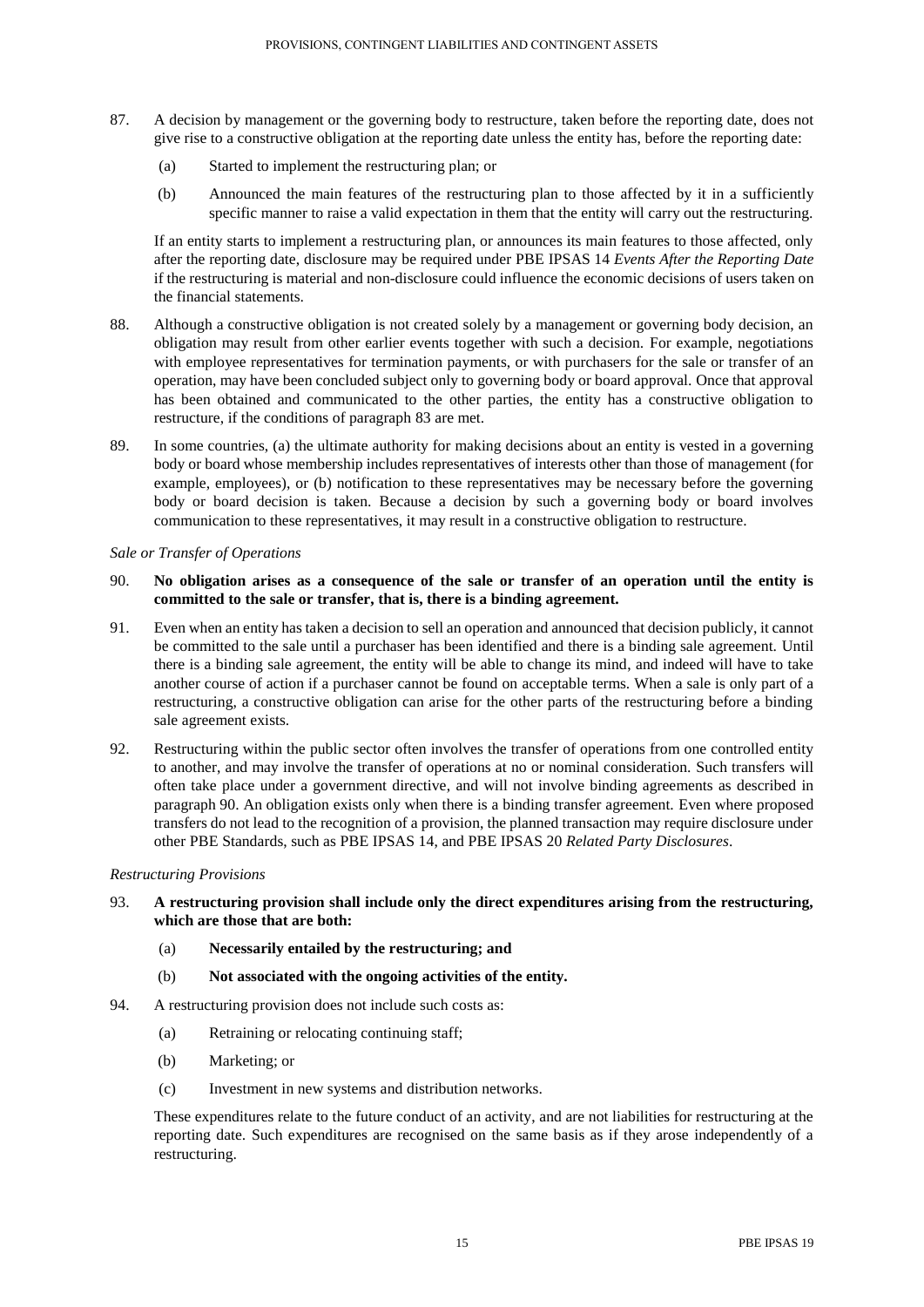- 95. Identifiable future operating net deficits up to the date of a restructuring are not included in a provision, unless they relate to an onerous contract, as defined in paragraph 18.
- 96. As required by paragraph 61, gains on the expected disposal of assets are not taken into account in measuring a restructuring provision, even if the sale of assets is envisaged as part of the restructuring.

# **Disclosure**

- 97. **For each class of provision, an entity shall disclose:**
	- (a) **The carrying amount at the beginning and end of the period;**
	- **\***(b) **Additional provisions made in the period, including increases to existing provisions;**
	- (c) **Amounts used (that is, incurred and charged against the provision) during the period;**
	- (d) **Unused amounts reversed during the period; and**
	- **\***(e) **The increase during the period in the discounted amount arising from the passage of time and the effect of any change in the discount rate.**

**Comparative information is not required.**

- 98. **An entity shall disclose the following for each class of provision:**
	- (a) **A brief description of the nature of the obligation and the expected timing of any resulting outflows of economic benefits or service potential;**
	- (b) **An indication of the uncertainties about the amount or timing of those outflows. Where necessary to provide adequate information, an entity shall disclose the major assumptions made concerning future events, as addressed in paragraph 58; and**
	- **\***(c) **The amount of any expected reimbursement, stating the amount of any asset that has been recognised for that expected reimbursement.**
- RDR 98.1 **A Tier 2 entity is not required to disclose the major assumptions concerning future events in accordance with paragraph 98(b).**
- 99. [Not used]
- 100. **Unless the possibility of any outflow in settlement is remote, an entity shall disclose, for each class of contingent liability at the reporting date, a brief description of the nature of the contingent liability and, where practicable:**
	- (a) **An estimate of its financial effect, measured under paragraphs 44–62;**
	- (b) **An indication of the uncertainties relating to the amount or timing of any outflow; and**
	- (c) **The possibility of any reimbursement.**
- 101. In determining which provisions or contingent liabilities may be aggregated to form a class, it is necessary to consider whether the nature of the items is sufficiently similar for a single statement about them to fulfil the requirements of paragraphs 98(a) and (b) and 100(a) and (b). Thus, it may be appropriate to treat, as a single class of provision, amounts relating to one type of obligation, but it would not be appropriate to treat, as a single class, amounts relating to environmental restoration costs and amounts that are subject to legal proceedings.
- 102. Where a provision and a contingent liability arise from the same set of circumstances, an entity makes the disclosures required by paragraphs 97, 98, and 100 in a way that shows the link between the provision and the contingent liability.
- 103. An entity may in certain circumstances use external valuation to measure a provision. In such cases, information relating to the valuation can usefully be disclosed.
- 104. [Not used]
- 105. **Where an inflow of economic benefits or service potential is probable, an entity shall disclose a brief description of the nature of the contingent assets at the reporting date, and, where practicable, an estimate of their financial effect, measured using the principles set out for provisions in paragraphs 44–62.**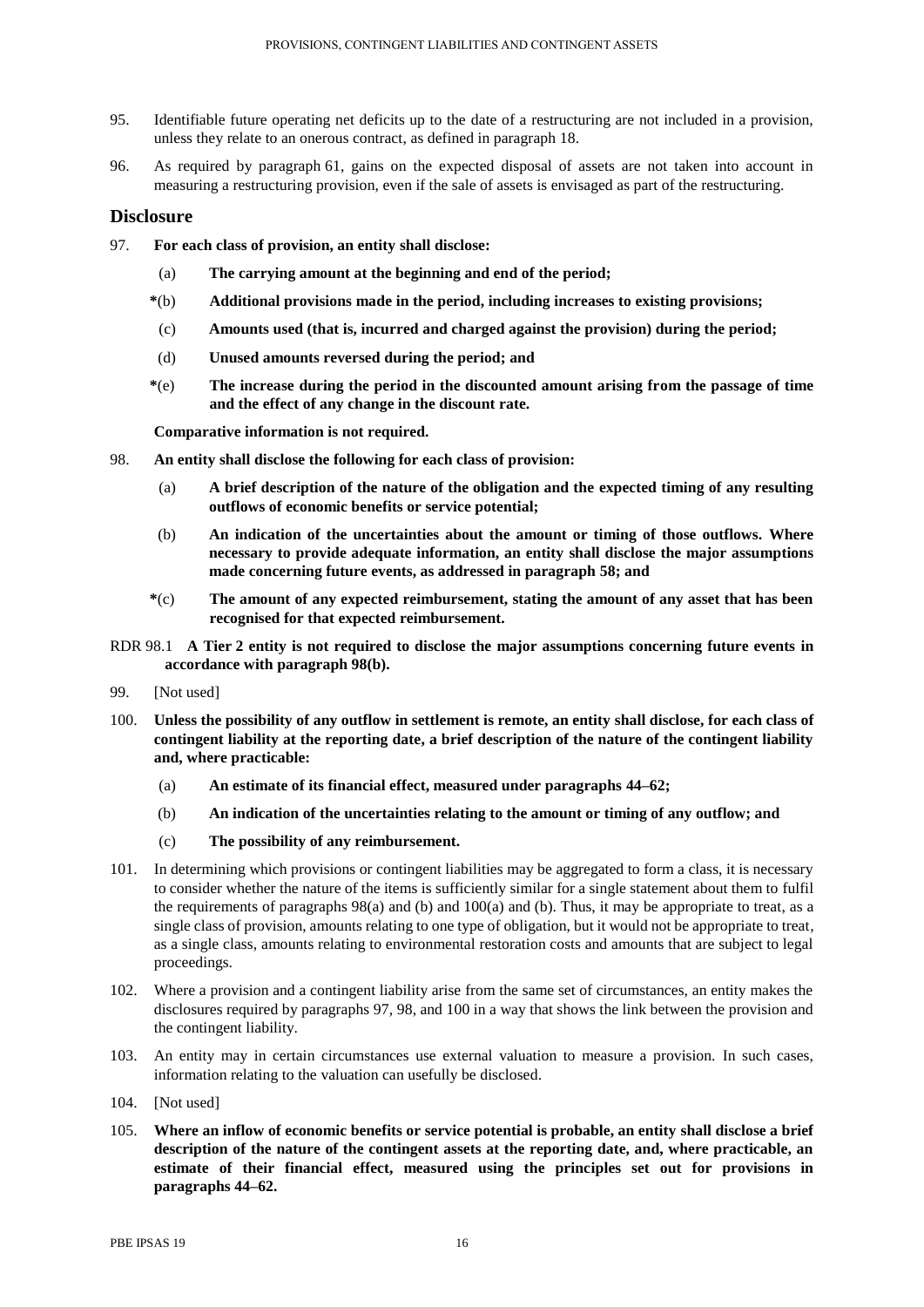- 106. The disclosure requirements in paragraph 105 are only intended to apply to those contingent assets where there is a reasonable expectation that benefits will flow to the entity. That is, there is no requirement to disclose this information about all contingent assets (see paragraphs 39 to 43 for a discussion of contingent assets). It is important that disclosures for contingent assets avoid giving misleading indications of the likelihood of revenue arising. For example, a contingent asset would arise from a contract where an entity allows a company to mine one of its properties in exchange for a royalty based on a set price per ton extracted, and the company has commenced mining. In addition to disclosing the nature of the arrangement, the contingent asset should be quantified, where a reasonable estimate can be made of the quantity of mineral to be extracted and the timing of the expected cash inflows. If there were no proven reserves, or some other circumstances prevailed that indicated that it would be unlikely that any minerals would be extracted, the entity would not disclose information required by paragraph 105 as there is no probable flow of benefits.
- 107. The disclosure requirements in paragraph 105 encompass contingent assets from both exchange and nonexchange transactions. Whether a contingent asset exists in relation to taxation revenues rests on the interpretation of what constitutes a taxable event.
- 108. **Where any of the information required by paragraphs 100 and 105 is not disclosed because it is not practicable to do so, that fact shall be stated.**
- 109. **In extremely rare cases, disclosure of some or all of the information required by paragraphs 97–107 can be expected to prejudice seriously the position of the entity in a dispute with other parties on the subject matter of the provision, contingent liability or contingent asset. In such cases, an entity need not disclose the information, but shall disclose the general nature of the dispute, together with the fact that, and reason why, the information has not been disclosed.**

# **Transitional Provisions**

110. [Not used]

# **Effective Date**

- 111–112. [Not used]
- 112.1 **A public benefit entity shall apply this Standard for annual financial statements covering periods beginning on or after 1 April 2015. Earlier application is permitted for not-for-profit public benefit entities as long as the full suite of PBE Standards is applied at the same time.**
- 112.2 *2015 Omnibus Amendments to PBE Standards***, issued in July 2015, added paragraph 1(h) as a consequential amendment derived from the amendment to PBE IFRS 3** *Business Combinations***. An entity shall apply that amendment prospectively to business combinations to which the amendment to PBE IFRS 3 applies.**
- 112.3 *2016 Omnibus Amendments to PBE Standards***, issued in January 2017, added a footnote to paragraph 18. An entity shall apply that amendment for annual financial statements covering periods beginning on or after 1 January 2017.**
- 112.4 **PBE IPSAS 35** *Consolidated Financial Statements* **and PBE IPSAS 37** *Joint Arrangements***, issued in January 2017, amended paragraphs 37 and B3. An entity shall apply those amendments when it applies PBE IPSAS 35 and PBE IPSAS 37.**
- 112.5 [See PBE IFRS 9 *Financial Instruments*.]
- 112.6 **PBE IPSAS 39, issued in May 2017, amended paragraph 14. An entity shall apply that amendment when it applies PBE IPSAS 39.**

# **Withdrawal and Replacement of PBE IPSAS 19 (May 2013)**

113. This Standard, when applied, supersedes PBE IPSAS 19 *Provisions, Contingent Liabilities and Contingent Assets* issued in May 2013.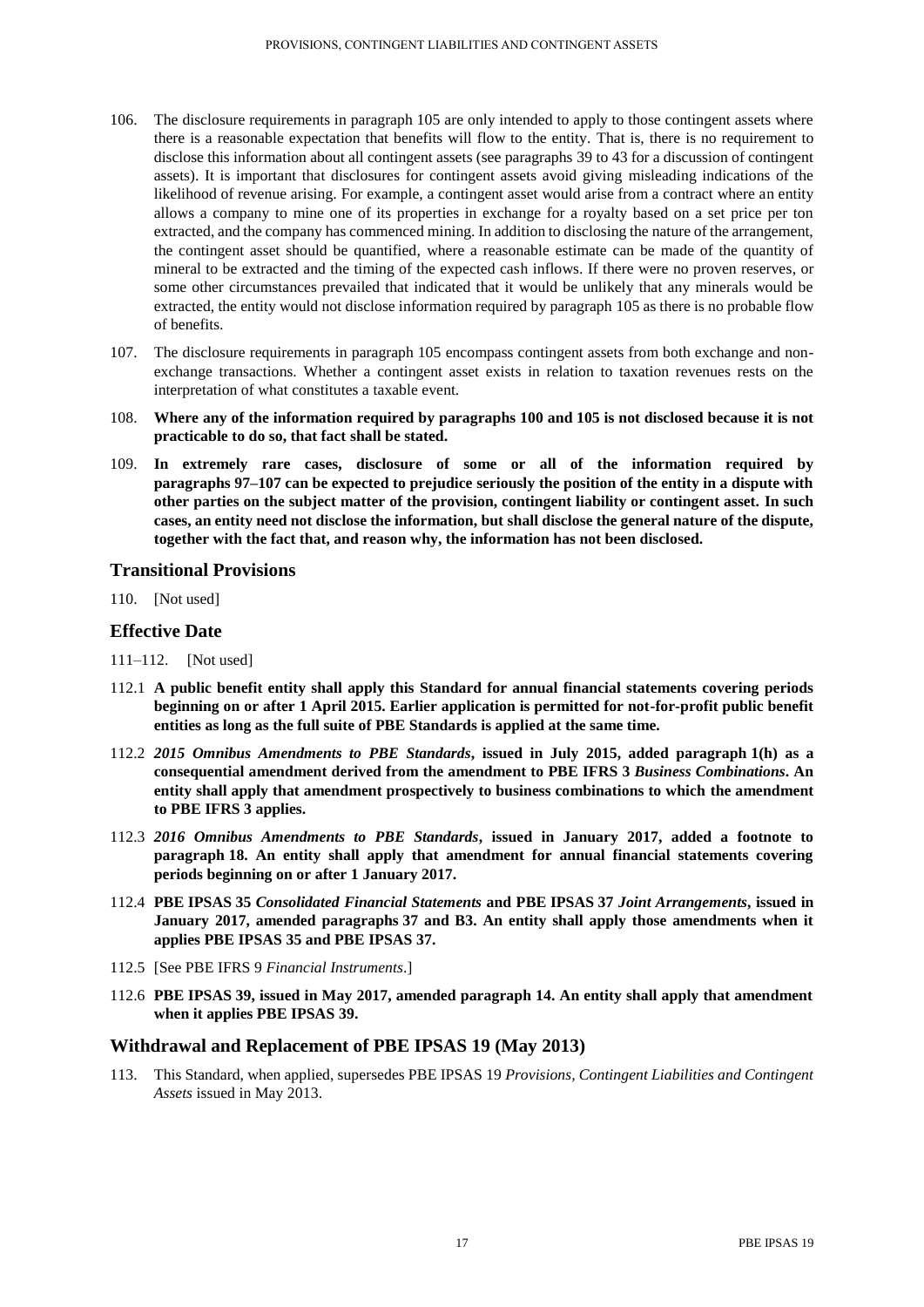# **Appendix A**

# **Application Guidance** *Changes in Existing Decommissioning, Restoration and Similar Liabilities*

*This Appendix is an integral part of PBE IPSAS 19.*

#### **Issue**

- A1. This Appendix addresses how the effect of the following events that change the measurement of an existing decommissioning, restoration or similar liability should be accounted for:
	- (a) A change in the estimated outflow of resources embodying economic benefits (e.g., cash flows) required to settle the obligation;
	- (b) A change in the current market-based discount rate as defined in paragraph 56 of this Standard (this includes changes in the time value of money and the risks specific to the liability); and
	- (c) An increase that reflects the passage of time (also referred to as the unwinding of the discount).

# **Consensus**

- A2. Changes in the measurement of an existing decommissioning, restoration and similar liability that result from changes in the estimated timing or amount of the outflow of resources embodying economic benefits required to settle the obligation, or a change in the discount rate, shall be accounted for in accordance with paragraphs A3–A5 below.
- A3. If the related asset is measured using the cost model:
	- (a) Subject to (b), changes in the liability shall be added to, or deducted from, the cost of the related asset in the current period.
	- (b) The amount deducted from the cost of the asset shall not exceed its carrying amount. If a decrease in the liability exceeds the carrying amount of the asset, the excess shall be recognised immediately in surplus or deficit.
	- (c) If the adjustment results in an addition to the cost of an asset, the entity shall consider whether this is an indication that the new carrying amount of the asset may not be fully recoverable. If it is such an indication, the entity shall test the asset for impairment by estimating its recoverable amount, and shall account for any impairment loss, in accordance with PBE IPSAS 21 *Impairment of Non-Cash-Generating Assets* and PBE IPSAS 26 *Cash-Generating Assets.*
- A4. If the related asset is measured using the revaluation model:
	- (a) Changes in the liability alter the revaluation surplus or deficit previously recognised on that asset, so that:
		- (i) A decrease in the liability shall (subject to (b)) be recognised in other comprehensive revenue and expense and increase the revaluation surplus within net assets/equity, except that it shall be recognised in surplus or deficit to the extent that it reverses a revaluation deficit on the asset that was previously recognised in surplus or deficit;
		- (ii) An increase in the liability shall be recognised in surplus or deficit, except that it shall be recognised in other comprehensive revenue and expense and reduce the revaluation surplus within net assets/equity to the extent of any credit balance existing in the revaluation surplus in respect of that asset.
	- (b) In the event that a decrease in the liability exceeds the carrying amount that would have been recognised had the asset been carried under the cost model, the excess shall be recognised immediately in surplus or deficit.
	- (c) A change in the liability is an indication that the asset may have to be revalued in order to ensure that the carrying amount does not differ materially from that which would be determined using fair value at the end of the reporting period. Any such revaluation shall be taken into account in determining the amounts to be recognised in surplus or deficit or in other comprehensive revenue and expense under (a). If a revaluation is necessary, all assets of that class shall be revalued.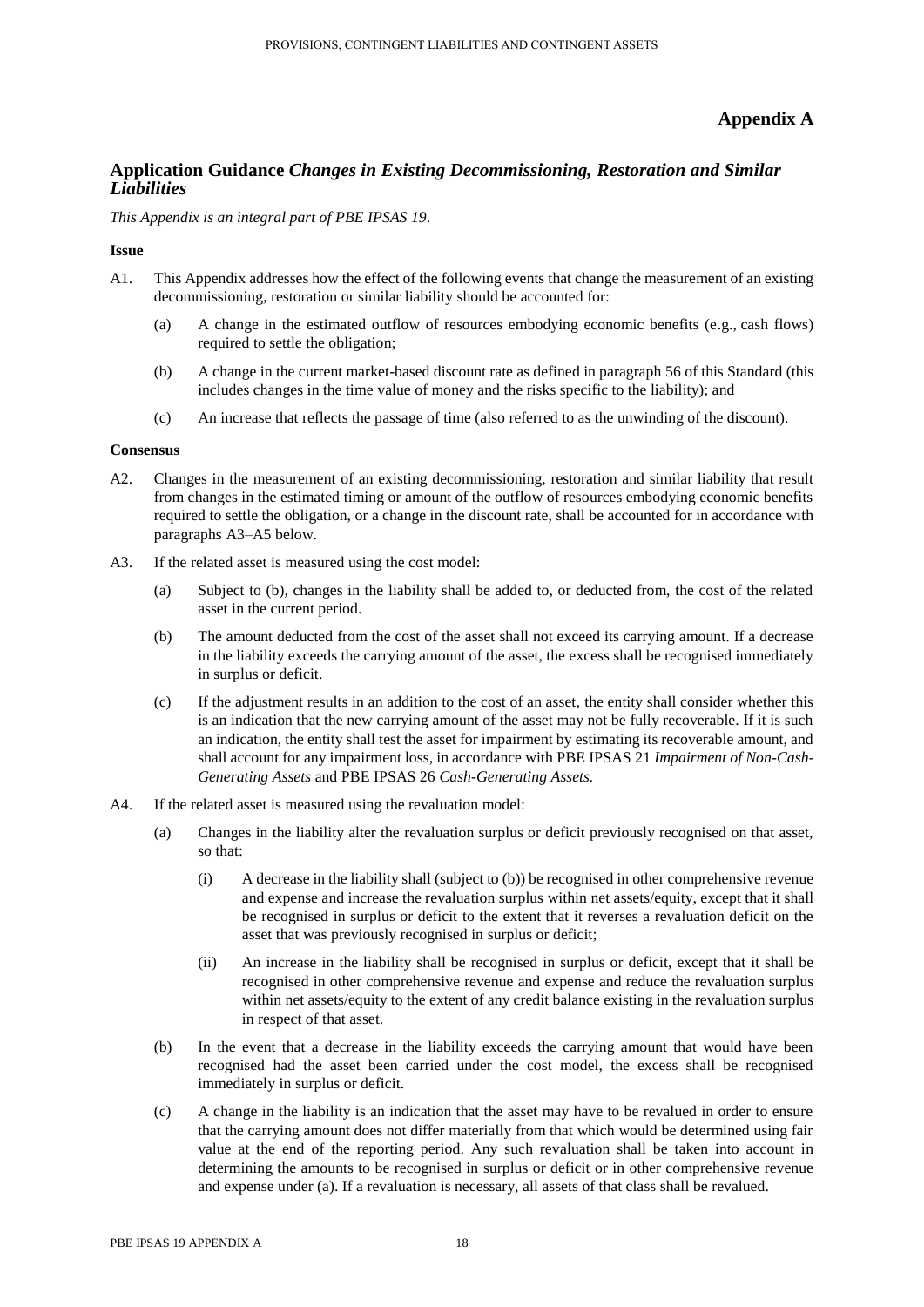- (d) PBE IPSAS 1 *Presentation of Financial Statements* requires disclosure in the statement of comprehensive revenue and expense of each item of other comprehensive revenue/expense. In complying with this requirement, the change in the revaluation surplus arising from a change in the liability shall be separately identified and disclosed as such.
- A5. The adjusted depreciable amount of the asset is depreciated over its useful life. Therefore, once the related asset has reached the end of its useful life, all subsequent changes in the liability shall be recognised in surplus or deficit as they occur. This applies under both the cost model and the revaluation model.
- A6. The periodic unwinding of the discount shall be recognised in surplus or deficit as a finance cost as it occurs. Capitalisation under PBE IPSAS 5 *Borrowing Costs* is not permitted.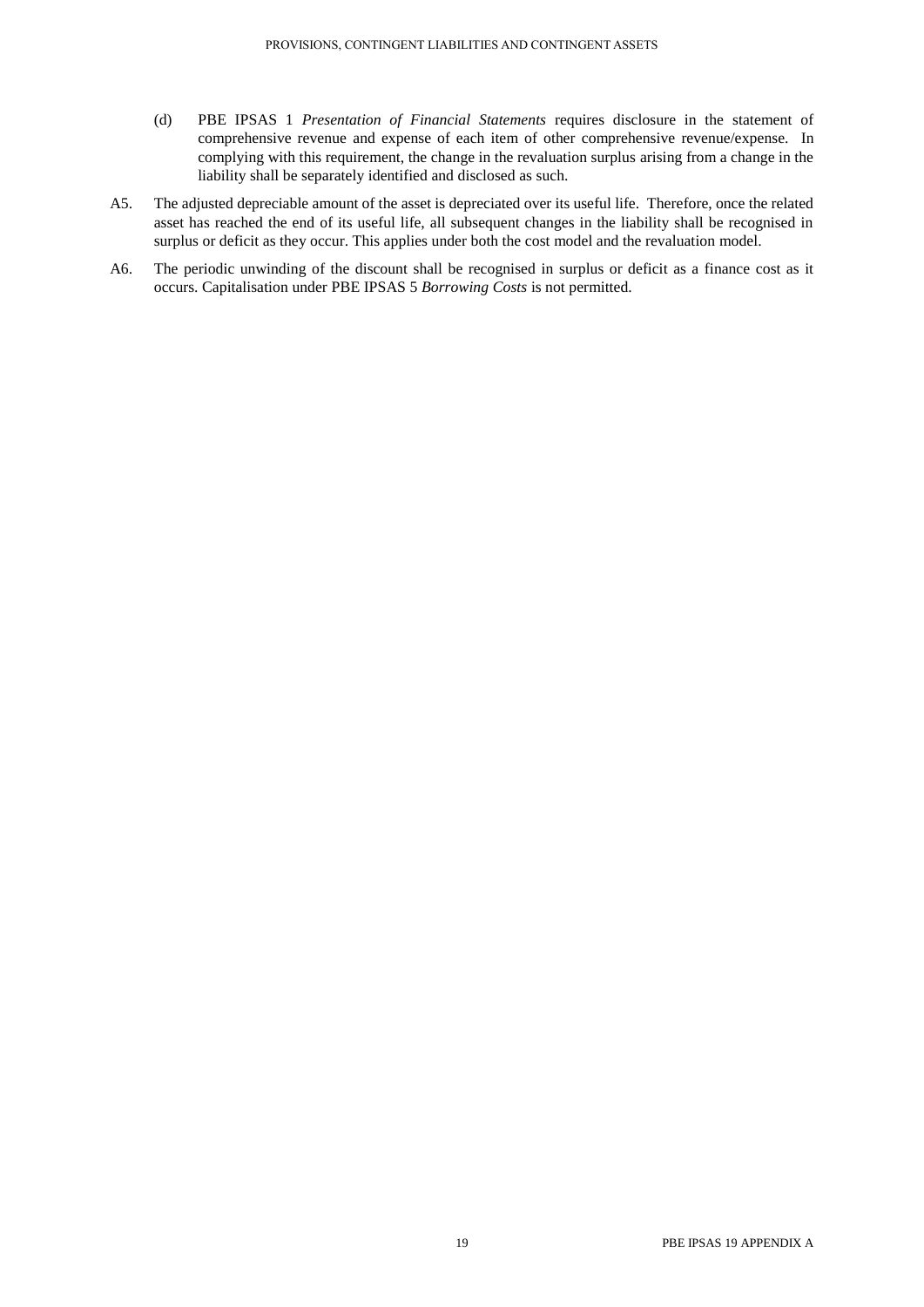# **Appendix B**

# **Application Guidance** *Rights to Interests Arising from Decommissioning, Restoration and Environmental Rehabilitation Funds*

*This Appendix is an integral part of PBE IPSAS 19.*

#### **Issues**

B1. The issues addressed in this Appendix are:

- (a) How should a contributor account for its interest in a fund?
- (b) When a contributor has an obligation to make additional contributions, for example, in the event of the bankruptcy of another contributor, how should that obligation be accounted for?

#### **Consensus**

#### *Accounting for an Interest in a Fund*

- B2. The contributor shall recognise its obligation to pay decommissioning costs as a liability and recognise its interest in the fund separately unless the contributor is not liable to pay decommissioning costs even if the fund fails to pay.
- B3. The contributor shall determine whether it has control, joint control or significant influence over the fund by reference to PBE IPSAS 35 *Consolidated Financial Statements,* PBE IPSAS 36 *Investments in Associates and Joint Ventures,* and PBE IPSAS 37 *Joint Arrangements*. If it does, the contributor shall account for its interest in the fund in accordance with those Standards.
- B4. If a contributor does not have control, joint control or significant influence over the fund, the contributor shall recognise the right to receive reimbursement from the fund as a reimbursement in accordance with this Standard. This reimbursement shall be measured at the lower of:
	- (a) The amount of the decommissioning obligation recognised; and
	- (b) The contributor's share of the fair value of the net assets of the fund attributable to contributors.

Changes in the carrying value of the right to receive reimbursement other than contributions to and payments from the fund shall be recognised in surplus or deficit in the period in which these changes occur.

#### *Accounting for Obligations to make Additional Contributions*

B5. When a contributor has an obligation to make potential additional contributions, for example, in the event of the bankruptcy of another contributor or if the value of the investment assets held by the fund decreases to an extent that they are insufficient to fulfil the fund's reimbursement obligations, this obligation is a contingent liability that is within the scope of this Standard. The contributor shall recognise a liability only if it is probable that additional contributions will be made.

#### **Disclosure**

- B6. A contributor shall disclose the nature of its interest in a fund and any restrictions on access to the assets in the fund.
- B7. When a contributor has an obligation to make potential additional contributions that is not recognised as a liability (see paragraph 5), it shall make the disclosures required by paragraph 100 of this Standard.
- B8. When a contributor accounts for its interest in the fund in accordance with paragraph 4, it shall make the disclosures required by paragraph 98(c) of this Standard.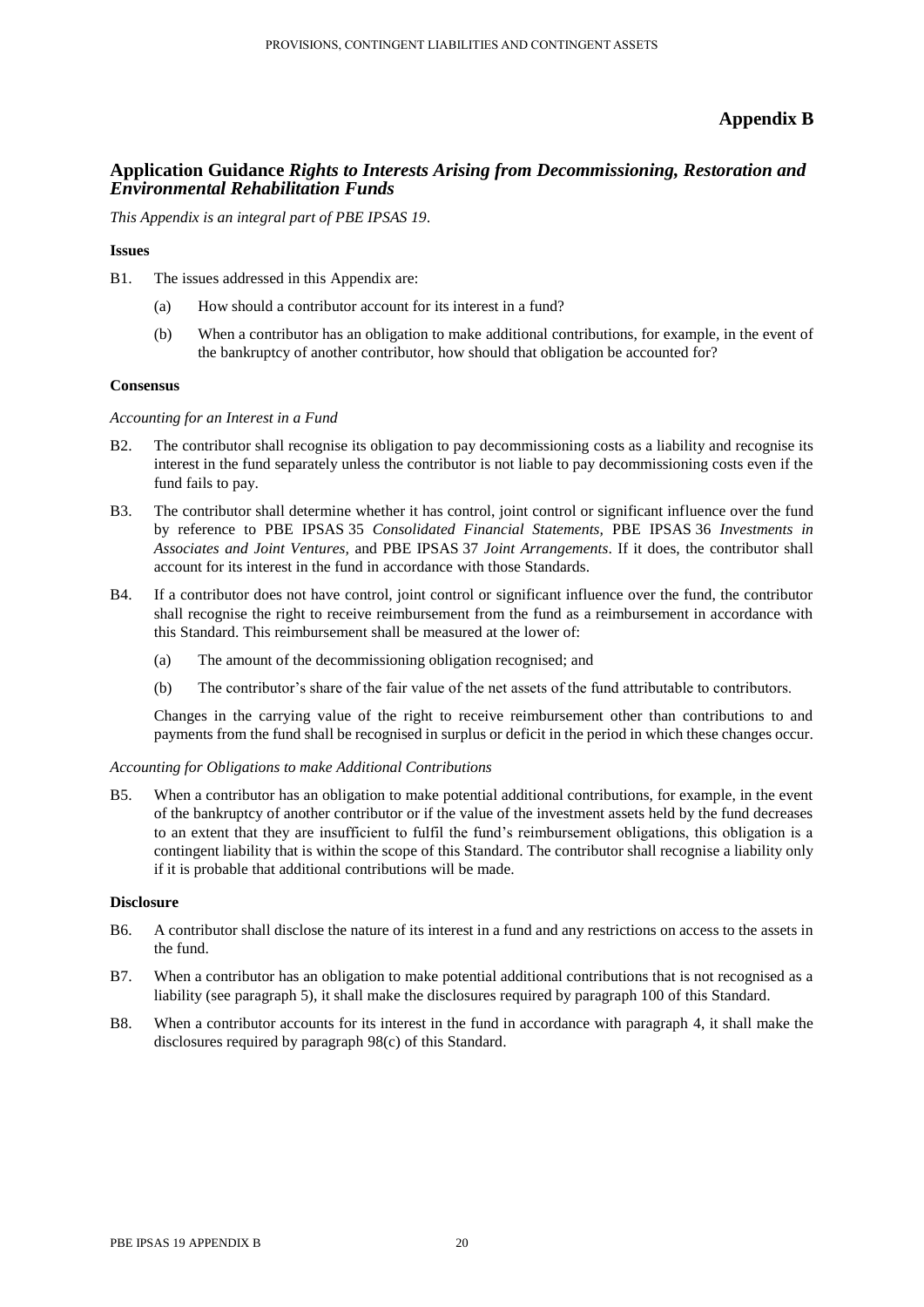# **Appendix C**

# **Application Guidance** *Liabilities arising from Participating in a Specific Market—Waste Electrical and Electronic Equipment*

*This Appendix is an integral part of PBE IPSAS 19.*

# **Issue**

- C1. This Appendix provides guidance on the identification of the obligating event for the recognition of a provision for waste management costs, in the context of the decommissioning of waste electrical and electronic equipment in a specific market such as that regulated by the EU Directive on Waste Electrical and Electronic Equipment. For the purposes of recognising a provision for waste management costs, what constitutes the obligating event in accordance with paragraph 22(a) of this Standard:
	- (a) The manufacture or sale of the historical household equipment?
	- (b) Participation in the market during the measurement period?
	- (c) The incurrence of costs in the performance of waste management activities?

#### **Consensus**

C2. Participation in the market during the measurement period is the obligating event in accordance with paragraph 22(a) of this Standard. As a consequence, a liability for waste management costs for historical household equipment does not arise as the products are manufactured or sold. Because the obligation for historical household equipment is linked to participation in the market during the measurement period, rather than to production or sale of the items to be disposed of, there is no obligation unless and until a market share exists during the measurement period. The timing of the obligating event may also be independent of the particular period in which the activities to perform the waste management are undertaken and the related costs incurred.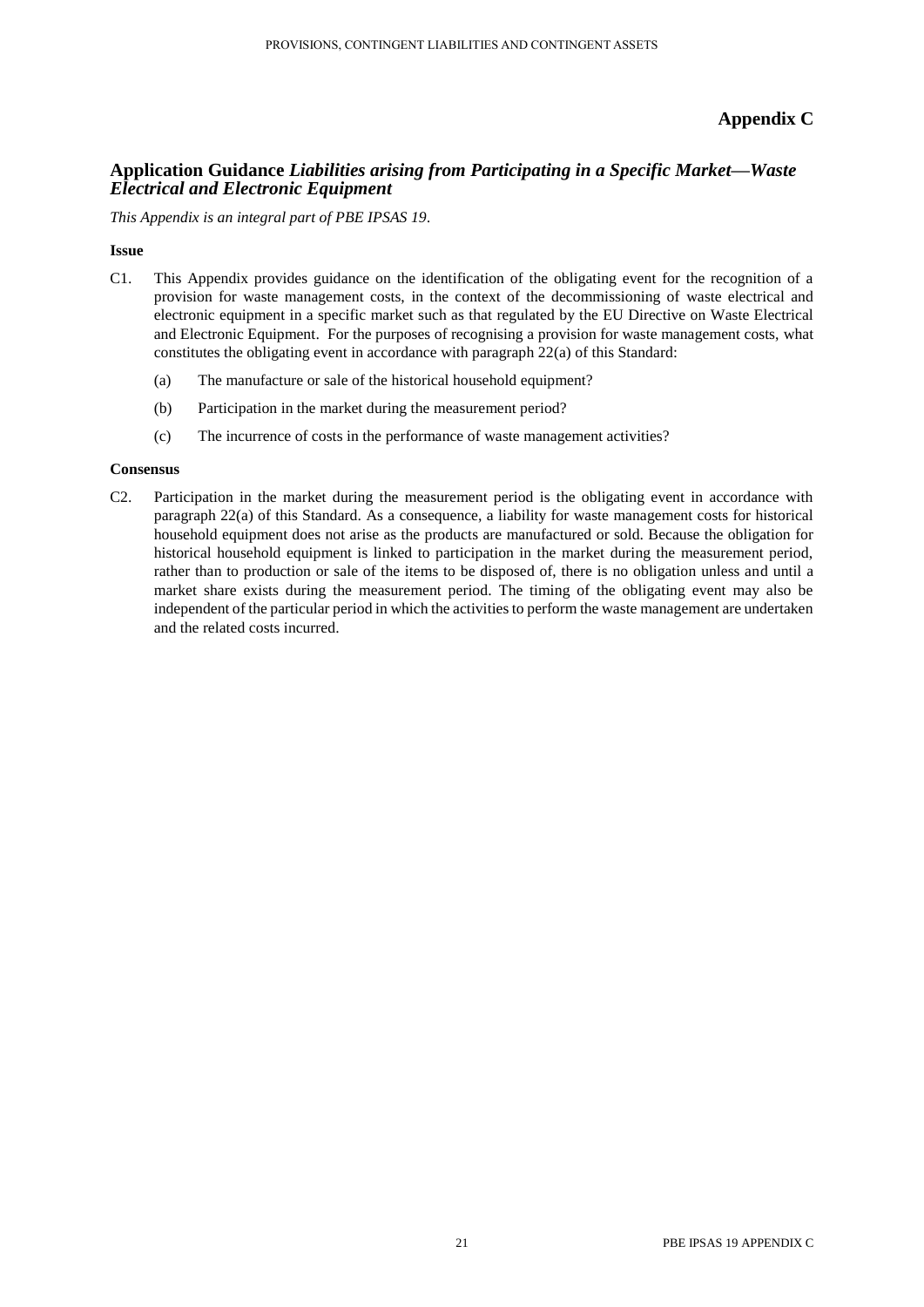# **Basis for Conclusions**

*This Basis for Conclusions accompanies, but is not part of, PBE IPSAS 19.* 

- BC1. The New Zealand Accounting Standards Board (NZASB) has modified IPSAS 19 *Provisions, Contingent Liabilities and Contingent Assets* for application by Tier 1 and Tier 2 public benefit entities. Where applicable, disclosure concessions have been identified for Tier 2 entities and the language generalised for use by public benefit entities. The NZASB considered that the requirements of IPSAS 19 are generally appropriate for application by public benefit entities.
- BC2. The NZASB has decided to replace the scope exclusion for social benefit obligations in IPSAS 19 (paragraph 1(a) and paragraphs 7–10 of IPSAS 19) with the scope exclusion for certain obligations of the Crown from NZ IAS 37 (PBE) (paragraphs NZ1.1 and NZ3.1–NZ3.3 of NZ IAS 37 (PBE)). The NZASB noted that, at the time of developing PBE IPSAS 19, the IPSASB had two projects which could lead to a review of the scope of IPSAS 19. The projects relate to social benefits and the development of a conceptual framework.<sup>1</sup> While these projects are in progress, the NZASB decided to retain the existing scope exclusion in relation to certain obligations of the Crown.
- BC3. The scope exclusion in PBE IPSAS 19 is in respect of those obligations of the Crown expressed in legislation that have characteristics similar to an executory contract where:
	- (a) the Crown is obligated to provide goods, services or transfers to the community in future periods using funding to be obtained from the community substantially in those future periods; and
	- (b) the intended third party recipients of the goods, services or transfers have not yet satisfied the criteria for entitlement to those goods, services or transfers.

This scope exclusion replaces that in IPSAS 19 in respect of certain provisions and contingent liabilities arising from social benefits.

BC4. The NZASB elected to delete paragraph 16 of PBE IPSAS 19 which read:

*This Standard defines provisions as liabilities of uncertain timing or amount. In some countries, the term provision is also used in the context of items such as depreciation, impairment of assets and doubtful debts; these are adjustments to the carrying amounts of assets and are not addressed in this Standard.*

This paragraph was removed because the term "provisions" has not been used in New Zealand in the other contexts mentioned by IPSAS 19 for some time.

BC5. The NZASB included the requirements of NZ IFRIC 1 *Changes in Existing Decommissioning, Restoration and Similar Liabilities*, NZ IFRIC 5 *Rights to Interests arising from Decommissioning, Restoration and Environmental Rehabilitation Funds*, and NZ IFRIC 6 *Liabilities arising from Participation in a Specific Market—Waste Electrical and Electronic Equipment* in order to continue current practice in areas that are not addressed by IPSASs.

 $\overline{\phantom{a}}$ 

<sup>1</sup> The IPSAB issued *The Conceptual Framework for General Purpose Financial Reporting by Public Sector Entities* in October 2014, and the NZASB issued the *Public Benefit Entities' Conceptual Framework* in May 2016.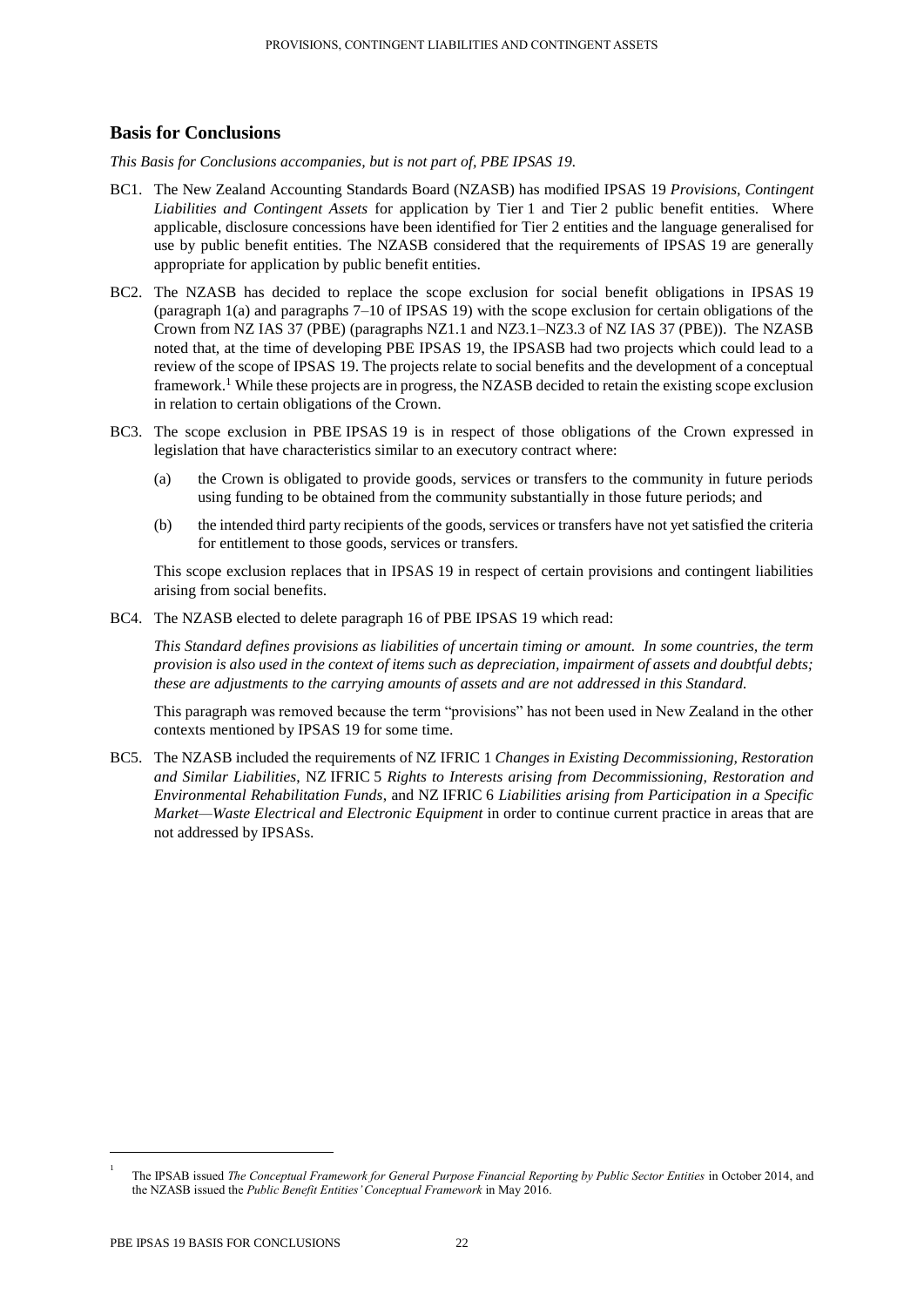# **Tables**

# **Provisions, Contingent Liabilities, Contingent Assets, and Reimbursements**

*These Tables accompany, but are not part of, PBE IPSAS 19.*

# **Provisions and Contingent Liabilities**

**Where, as a result of past events, there may be an outflow of resources embodying future economic benefits or service potential in settlement of (a) a present obligation, or (b) a possible obligation whose existence will be confirmed only by the occurrence or non-occurrence of one or more uncertain future events not wholly within the control of the entity.**

| There is a present obligation<br>that probably requires an<br>outflow of resources. | There is a possible obligation or<br>a present obligation that may,<br>but probably will not, require<br>an outflow of resources. | There is a possible obligation or<br>a present obligation where the<br>likelihood of an outflow of<br>resources is remote. |  |
|-------------------------------------------------------------------------------------|-----------------------------------------------------------------------------------------------------------------------------------|----------------------------------------------------------------------------------------------------------------------------|--|
| A provision is recognised<br>(paragraph 22).                                        | No provision is recognised<br>(paragraph 35).                                                                                     | No provision is recognised<br>(paragraph 35).                                                                              |  |
| Disclosures are required for the<br>provision (paragraphs 97 and 98).               | Disclosures are required for the<br>contingent liability<br>(paragraph 100).                                                      | No disclosure is required<br>(paragraph 100).                                                                              |  |

A contingent liability also arises in the extremely rare case where there is a liability that cannot be recognised because it cannot be measured reliably. Disclosures are required for the contingent liability.

# **Contingent Assets**

| Where, as a result of past events, there is a possible asset whose existence will be confirmed only by<br>the occurrence or non-occurrence of one or more uncertain future events not wholly within the control<br>of the entity. |                                              |                                               |
|-----------------------------------------------------------------------------------------------------------------------------------------------------------------------------------------------------------------------------------|----------------------------------------------|-----------------------------------------------|
| The inflow of economic benefits                                                                                                                                                                                                   | The inflow of economic benefits              | The inflow of economic benefits               |
| or service potential is virtually                                                                                                                                                                                                 | or service potential is probable,            | or service potential is not                   |
| certain.                                                                                                                                                                                                                          | but not virtually certain.                   | probable.                                     |
| The asset is not contingent                                                                                                                                                                                                       | No asset is recognised                       | No asset is recognised                        |
| (paragraph 41).                                                                                                                                                                                                                   | (paragraph 39).                              | (paragraph 39).                               |
|                                                                                                                                                                                                                                   | Disclosures are required<br>(paragraph 105). | No disclosure is required<br>(paragraph 105). |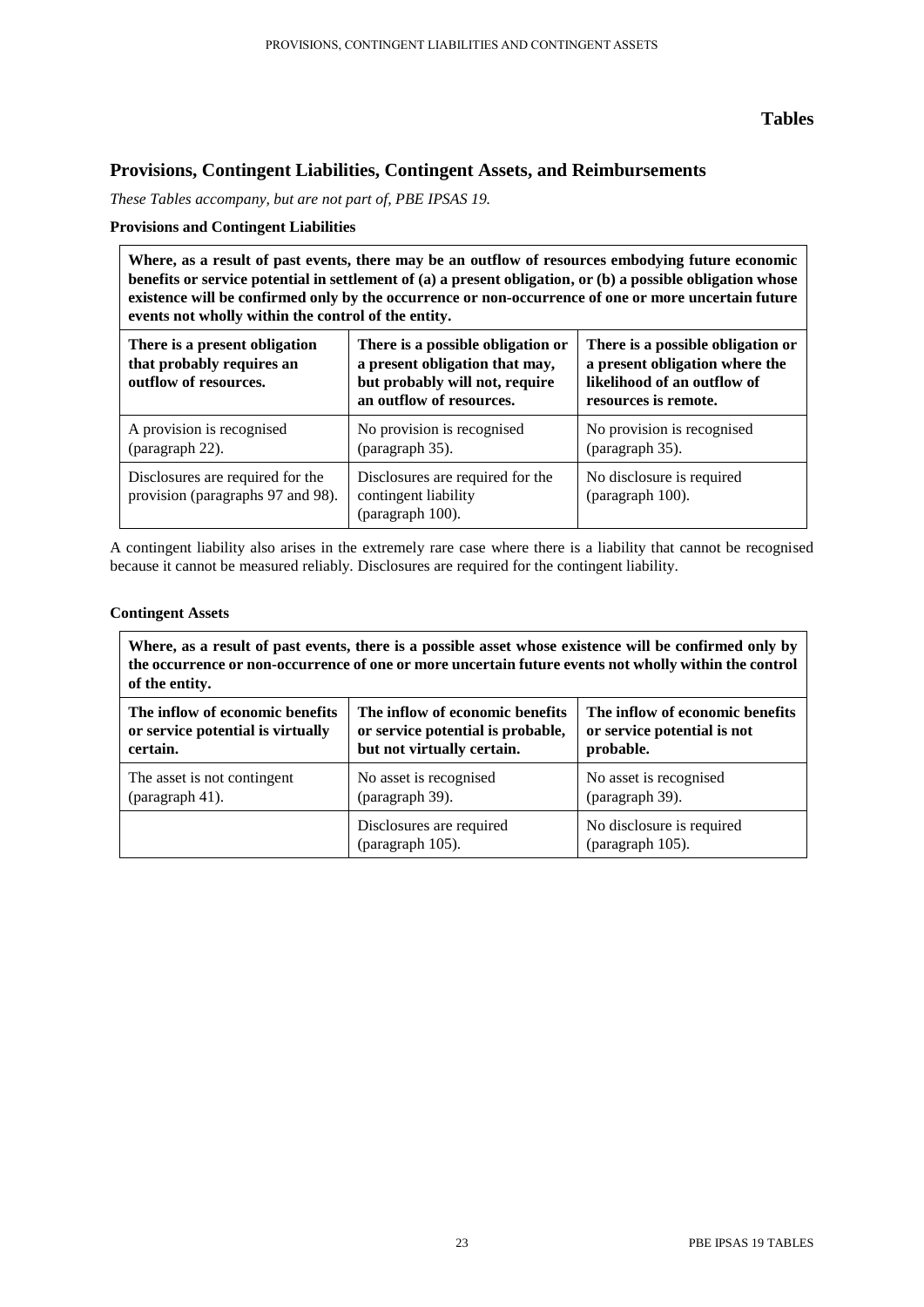# **Reimbursements**

| Some or all of the expenditure required to settle a provision is expected to be reimbursed by another<br>party. |                                                                                                                                                                                                                                                                                                                                |                                                                                                                                                                                     |  |
|-----------------------------------------------------------------------------------------------------------------|--------------------------------------------------------------------------------------------------------------------------------------------------------------------------------------------------------------------------------------------------------------------------------------------------------------------------------|-------------------------------------------------------------------------------------------------------------------------------------------------------------------------------------|--|
| The entity has no obligation for<br>the part of the expenditure to<br>be reimbursed by the other<br>party.      | The obligation for the amount<br>expected to be reimbursed<br>remains with the entity, and it<br>is virtually certain that<br>reimbursement will be received<br>if the entity settles the<br>provision.                                                                                                                        | The obligation for the amount<br>expected to be reimbursed<br>remains with the entity, and the<br>reimbursement is not virtually<br>certain if the entity settles the<br>provision. |  |
| The entity has no liability for the<br>amount to be reimbursed<br>(paragraph 67).                               | The reimbursement is recognised<br>as a separate asset in the<br>statement of financial position,<br>and may be offset against the<br>expense in the statement of<br>comprehensive revenue and<br>expense. The amount recognised<br>for the expected reimbursement<br>does not exceed the liability<br>(paragraphs 63 and 64). | The expected reimbursement is<br>not recognised as an asset<br>(paragraph 63).                                                                                                      |  |
| No disclosure is required.                                                                                      | The reimbursement is disclosed,<br>together with the amount<br>recognised for the reimbursement<br>(paragraph $98(c)$ ).                                                                                                                                                                                                       |                                                                                                                                                                                     |  |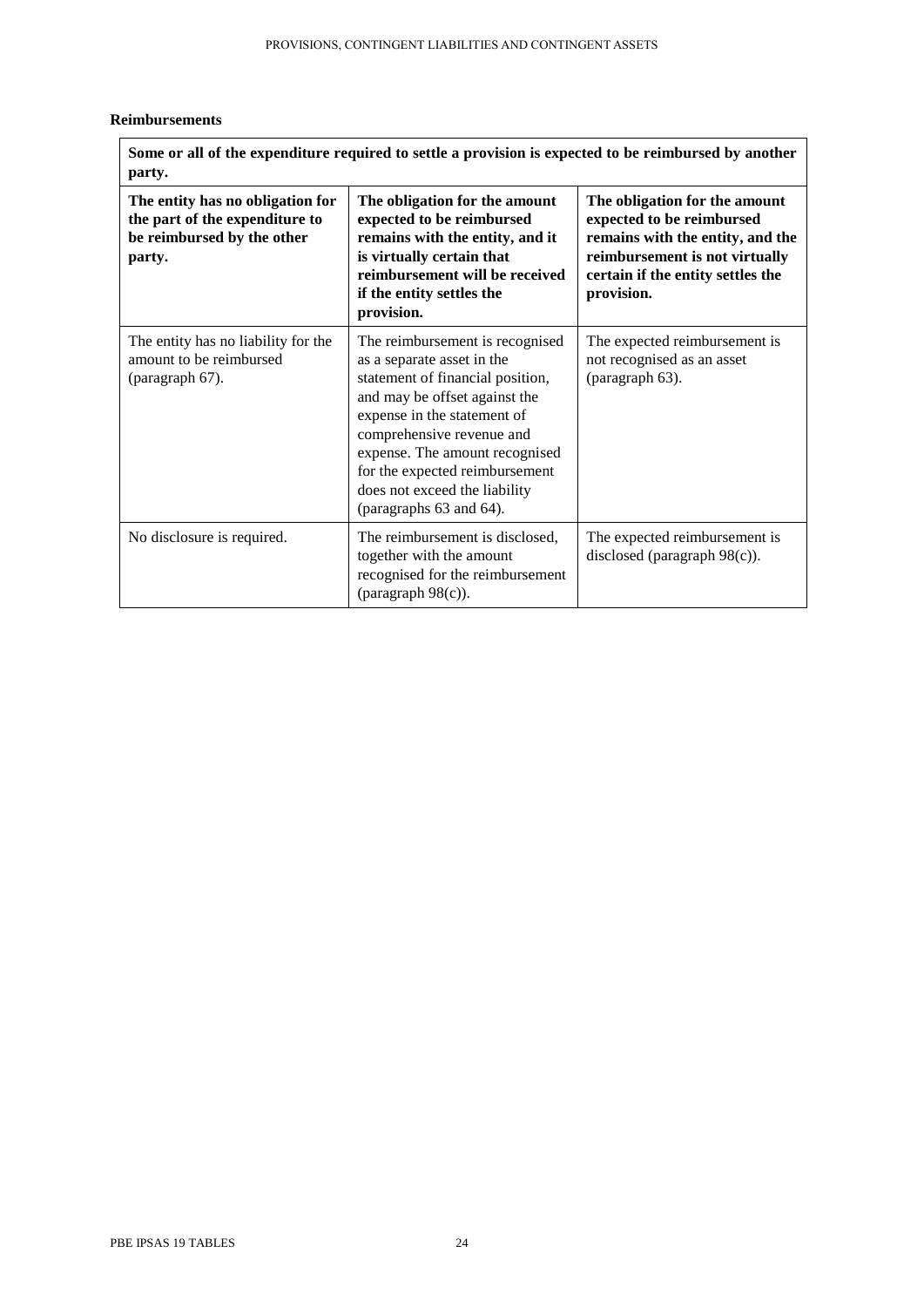# **Illustrative Decision Tree**

*This decision tree accompanies, but is not part of, PBE IPSAS 19.*

*Note: In some cases, it is not clear whether there is a present obligation. In these cases, a past event is deemed to give rise to a present obligation if, taking account of all available evidence, it is more likely than not that a present obligation exists at the reporting date (paragraph 23 of this Standard).*

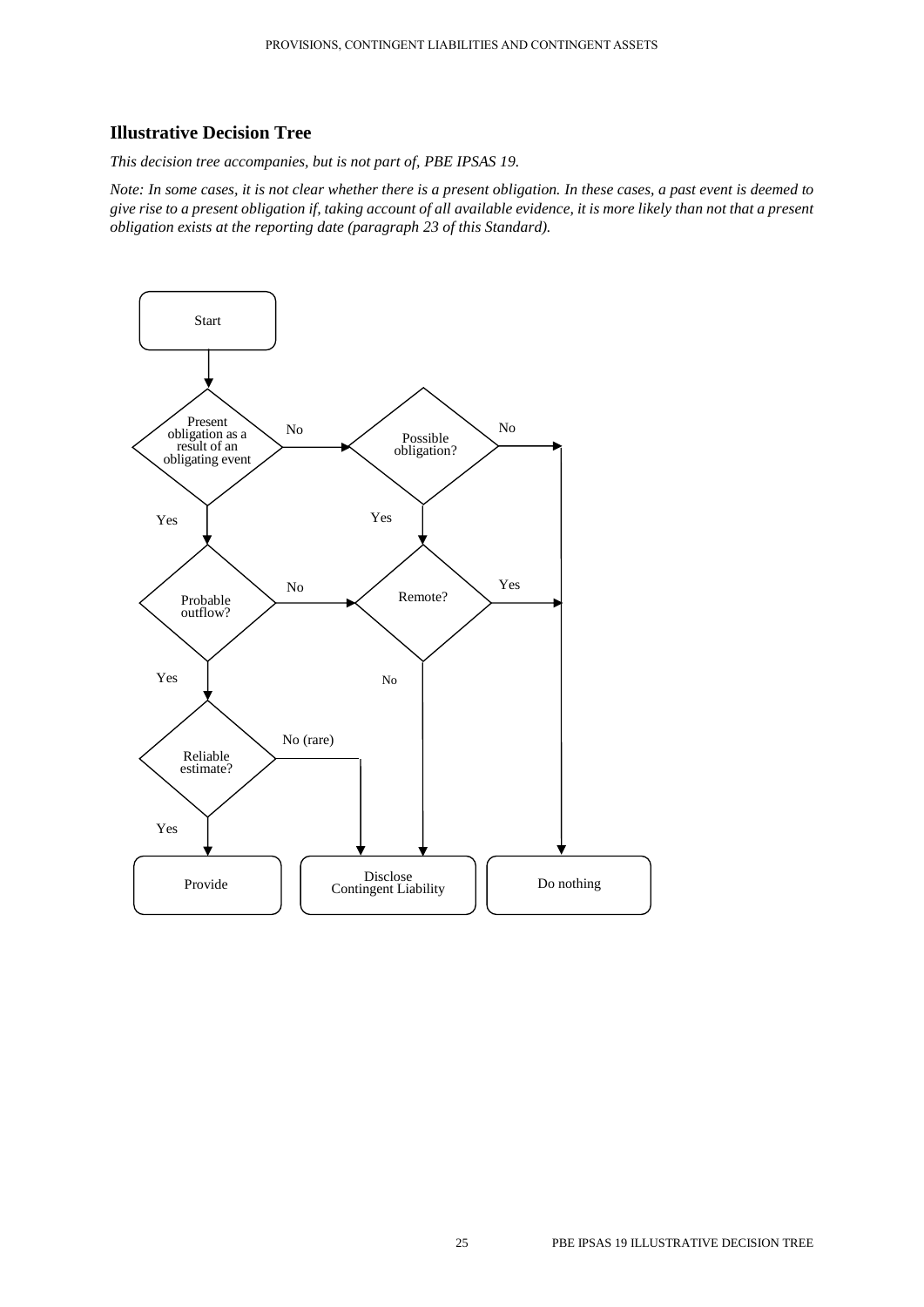# **Implementation Guidance**

*This guidance accompanies, but is not part of, PBE IPSAS 19.*

#### **Recognition**

- IG1. All the entities in the examples have a reporting date of June 30. In all cases, it is assumed that a reliable estimate can be made of any outflows expected. In some examples, the circumstances described may have resulted in impairment of the assets – this aspect is not dealt with in the examples.
- IG2. The cross-references provided in the examples indicate paragraphs of this Standard that are particularly relevant. This guidance should be read in the context of the full text of this Standard.
- IG3. References to "best estimate" are to the present value amount, where the effect of the time value of money is material.

#### **Warranties**

IG4. Entity A manufactures search and rescue equipment for use within the entity and for sale to the public. At the time of sale, the entity gives warranties to purchasers in relation to certain products. Under the terms of the sale, the entity undertakes to make good, by repair or replacement, manufacturing defects that become apparent within three years from the date of sale. On past experience, it is probable (that is, more likely than not) that there will be some claims under the warranties.

#### **Analysis**

Present obligation as a result of a past obligating event **–** The obligating event is the sale of the product with a warranty, which gives rise to a legal obligation.

An outflow of resources embodying economic benefits or service potential in settlement **–** Probable for the warranties as a whole (see paragraph 32).

#### **Conclusion**

A provision is recognised for the best estimate of the costs of making good under the warranty products sold on or before the reporting date (see paragraphs 22 and 32).

# **Contaminated Land—Legislation Virtually Certain to be Enacted**

IG5. An entity owns a warehouse on land near a port. The entity has retained ownership of the land because it may require the land for future expansion of its port operations. For the past ten years, a group of farmers have leased the property as a storage facility for agricultural chemicals. Central government announces its intention to enact environmental legislation requiring property owners to accept liability for environmental pollution, including the cost of cleaning-up contaminated land. As a result, the entity introduces a hazardous chemical policy and begins applying the policy to its activities and properties. At this stage it becomes apparent that the agricultural chemicals have contaminated the land surrounding the warehouse. The entity has no recourse against the farmers or its insurance company for the clean-up costs. At June 30 2001 it is virtually certain that a draft law requiring a clean-up of land already contaminated will be enacted shortly after the year end.

# **Analysis**

Present obligation as a result of a past obligating event **–** The obligating event is the contamination of the land because of the virtual certainty of legislation requiring the clean-up.

An outflow of resources embodying economic benefits or service potential in settlement **–** Probable.

#### **Conclusion**

A provision is recognised for the best estimate of the costs of the clean-up (see paragraphs 22 and 30).

#### **Contamination and Constructive Obligation**

IG6. An entity running a fishing business has a widely published environmental policy in which it undertakes to clean up all contamination that it causes. The entity has a record of honouring this published policy. There is no environmental legislation in place in the jurisdiction. During the course of normal business, a fishing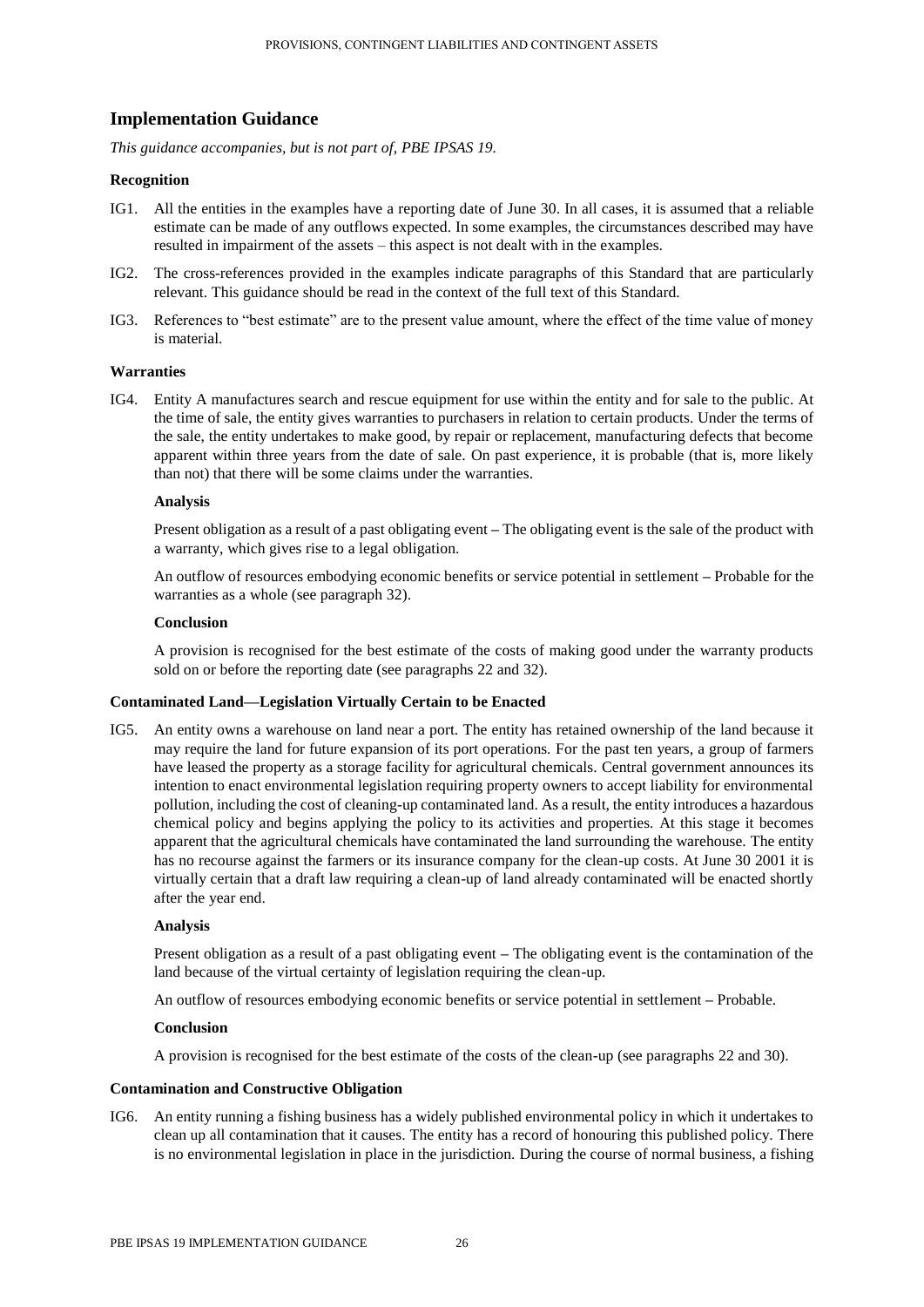vessel is damaged and leaks a substantial amount of oil. The entity agrees to pay for the costs of the immediate clean-up and the ongoing costs of monitoring and assisting marine animals and birds.

# **Analysis**

Present obligation as a result of a past obligating event **–** The obligating event is the contamination of the environment, which gives rise to a constructive obligation because the policy and previous conduct of the entity has created a valid expectation that the entity will clean up the contamination.

An outflow of resources embodying economic benefits or service potential in settlement **–** Probable.

# **Conclusion**

A provision is recognised for the best estimate of the costs of the clean-up (see paragraphs 22 and 30).

# **Gravel Quarry**

IG7. An entity operates a gravel quarry on land that it leases on a commercial basis from a private sector company. The gravel is used for the construction and maintenance of roads. The agreement with the landowners requires the entity to restore the quarry site by removing all buildings, reshaping the land, and replacing all topsoil. 60% of the eventual restoration costs relate to the removal of the quarry buildings and restoration of the site, and 40% arise through the extraction of gravel. At the reporting date, the quarry buildings have been constructed, and excavation of the site has begun but no gravel has been extracted.

#### **Analysis**

Present obligation as a result of a past obligating event – The construction of buildings and the excavation of the quarry creates a legal obligation under the terms of the agreement to remove the buildings and restore the site, and is thus an obligating event. At the reporting date, however, there is no obligation to rectify the damage that will be caused by extraction of the gravel.

An outflow of resources embodying economic benefits or service potential in settlement – Probable.

## **Conclusion**

A provision is recognised for the best estimate of 60% of the eventual costs that relate to the removal of the buildings and restoration of the site (see paragraph 22). These costs are included as part of the cost of the quarry. The 40% of costs that arise through the extraction of gravel are recognised as a liability progressively when the gravel is extracted.

#### **Refunds Policy**

IG8. An entity operates as a centralised purchasing agency and allows the public to purchase surplus supplies. It has a policy of refunding purchases by dissatisfied customers, even though it is under no legal obligation to do so. Its policy of making refunds is generally known.

#### **Analysis**

Present obligation as a result of a past obligating event – The obligating event is the sale of the supplies, which gives rise to a constructive obligation, because the conduct of the entity has created a valid expectation on the part of its customers that the agency will refund purchases.

An outflow of resources embodying economic benefits or service potential in settlement – Probable that a proportion of goods are returned for refund (see paragraph 32).

#### **Conclusion**

A provision is recognised for the best estimate of the costs of refunds (see paragraphs 18 (the definition of a constructive obligation), 22, 25, and 32).

#### **Closure of a Division—No Implementation before Reporting Date**

IG9. On 12 June 2004, an entity decides to close down a division of its operations. The decision was not communicated to any of those affected before the reporting date (June 30 2004), and no other steps were taken to implement the decision.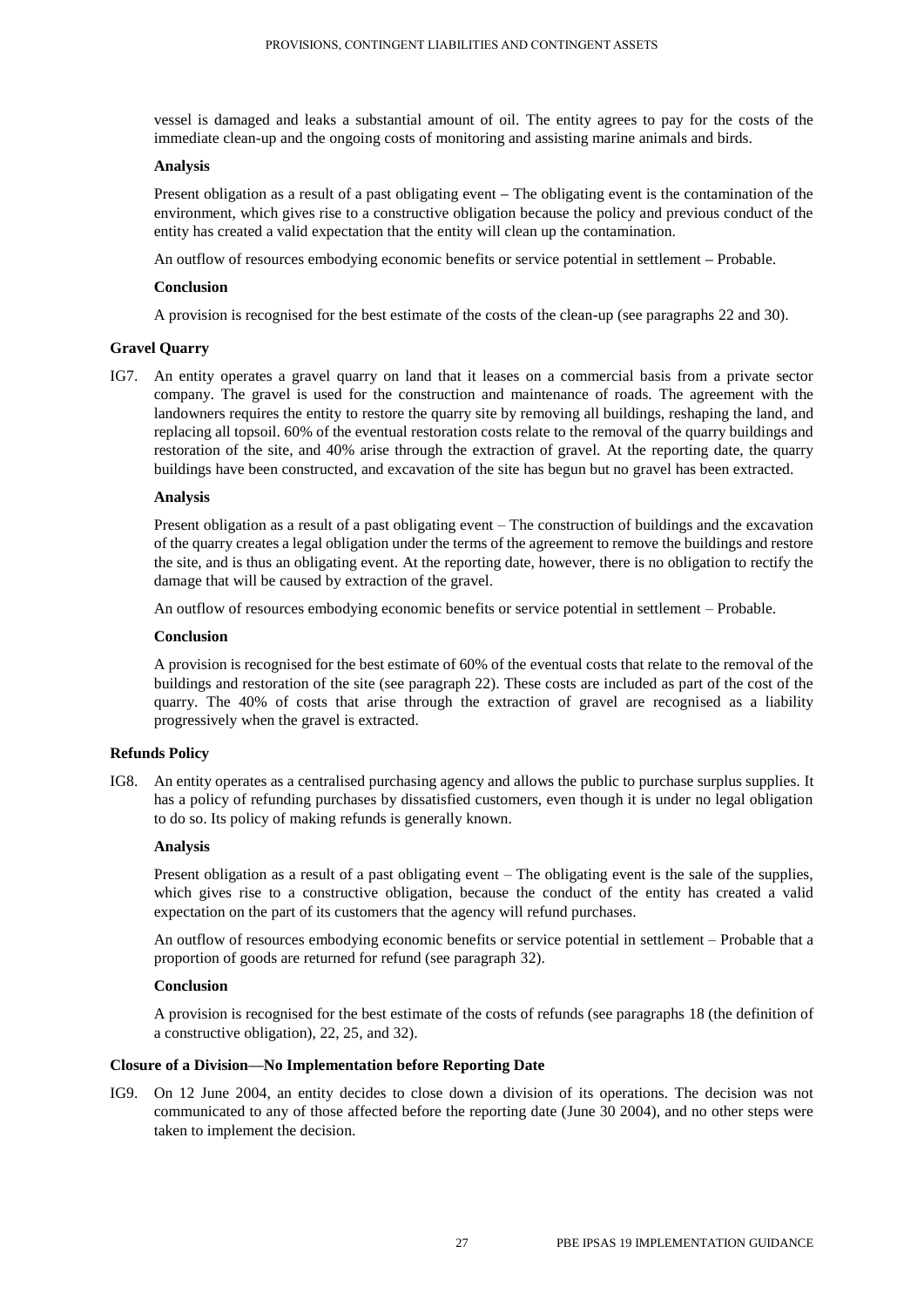# **Analysis**

Present obligation as a result of a past obligating event – There has been no obligating event and so there is no obligation.

# **Conclusion**

No provision is recognised (see paragraphs 22 and 83).

# **Outsourcing of a Division—Implementation Before the Reporting Date**

IG10. On June 12, 2004, an entity decided to outsource a division of its operations. On June 20 2004, a detailed plan for outsourcing the division was agreed by the management of the entity, and redundancy notices were sent to the staff of the division.

# **Analysis**

Present obligation as a result of a past obligating event – The obligating event is the communication of the decision to employees, which gives rise to a constructive obligation from that date, because it creates a valid expectation that the division will be outsourced.

An outflow of resources embodying economic benefits or service potential in settlement – Probable.

# **Conclusion**

A provision is recognised at June 30 2004 for the best estimate of the costs of outsourcing the division (see paragraphs 22 and 83).

# **Legal Requirement to Fit Air Filters**

IG11. Under new legislation, a local government entity is required to fit new air filters to its public buildings by 31 December 2004. The entity has not fitted the air filters.

# **Analysis**

(a) At the reporting date of June 30 2004

Present obligation as a result of a past obligating event – There is no obligation because there is no obligating event either for the costs of fitting air filters or for fines under the legislation.

# **Conclusion**

No provision is recognised for the cost of fitting the filters (see paragraphs 22 and 25–27).

#### **Analysis**

(b) At the reporting date of June 30 2005

Present obligation as a result of a past obligating event – There is still no obligation for the costs of fitting air filters because no obligating event has occurred (the fitting of the filters). However, an obligation might arise to pay fines or penalties under the legislation because the obligating event has occurred (the noncompliance of the public buildings).

An outflow of resources embodying economic benefits or service potential in settlement – Assessment of probability of incurring fines and penalties for non-compliance depends on the details of the legislation and the stringency of the enforcement regime.

# **Conclusion**

No provision is recognised for the costs of fitting air filters. However, a provision is recognised for the best estimate of any fines and penalties that are more likely than not to be imposed (see paragraphs 22 and 25-27).

#### **Staff Retraining as a Result of Changes in the Income Tax System**

IG12. The government introduces a number of changes to the income tax system. As a result of these changes, the taxation department (reporting entity) will need to retrain a large proportion of its administrative and compliance staff in order to ensure continued compliance with financial services regulation. At the reporting date, no retraining of staff has taken place.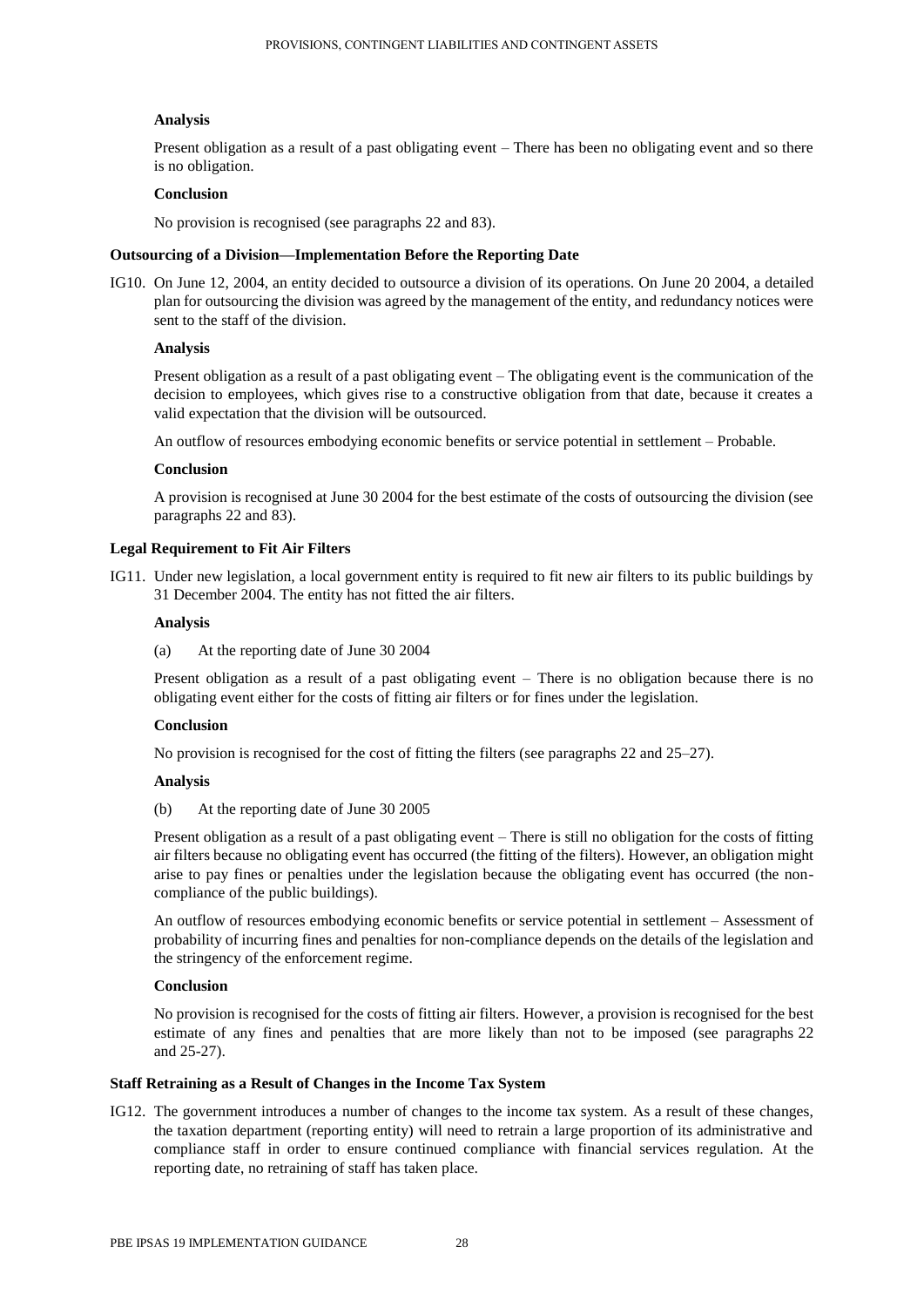# **Analysis**

Present obligation as a result of a past obligating event – There is no obligation because no obligating event (retraining) has taken place.

# **Conclusion**

No provision is recognised (see paragraphs 22 and 25–27).

# **An Onerous Contract**

IG13. A hospital laundry operates from a building that the hospital (the reporting entity) has leased under an operating lease. During December 2004, the laundry relocates to a new building. The lease on the old building continues for the next four years; it cannot be cancelled. The hospital has no alternative use for the building and the building cannot be re-let to another user.

# **Analysis**

Present obligation as a result of a past obligating event – The obligating event is the signing of the lease contract, which gives rise to a legal obligation.

An outflow of resources embodying economic benefits or service potential in settlement – When the lease becomes onerous, an outflow of resources embodying economic benefits is probable. (Until the lease becomes onerous, the hospital accounts for the lease under PBE IPSAS 13 *Leases*).

# **Conclusion**

A provision is recognised for the best estimate of the unavoidable lease payments (see paragraphs 13(b), 22 and 76).

# **A Single Guarantee**

IG14. During 2004–05, a provincial government gives a guarantee of certain borrowings of a private sector operator providing public services for a fee, whose financial condition at that time is sound. During 2005–06, the financial condition of the operator deteriorates and, at December 31 2005, the operator files for protection from its creditors.

This contract meets the definition of a financial guarantee contract in PBE IPSAS 29, except those where the issuer elects to treat such contracts as insurance contracts in accordance with PBE IFRS 4 *Insurance Contracts*. The following is an example of an accounting policy that complies with the requirements in PBE IPSAS 29 for financial guarantee contracts within the scope of PBE IPSAS 29.

#### **Analysis**

(a) At June 30 2005

Present obligation as a result of a past obligating event – The obligating event is the giving of the guarantee, which gives rise to a legal obligation.

An outflow of resources embodying economic benefits or service potential in settlement – No outflow of benefits is probable at June 30 2005.

#### **Conclusion**

The guarantee is recognised at fair value.

#### **Analysis**

(b) At June 30 2006

Present obligation as a result of a past obligating event – The obligating event is the giving of the guarantee, which gives rise to a legal obligation.

An outflow of resources embodying economic benefits or service potential in settlement – At June 30 2006, it is probable that an outflow of resources embodying economic benefits or service potential will be required to settle the obligation.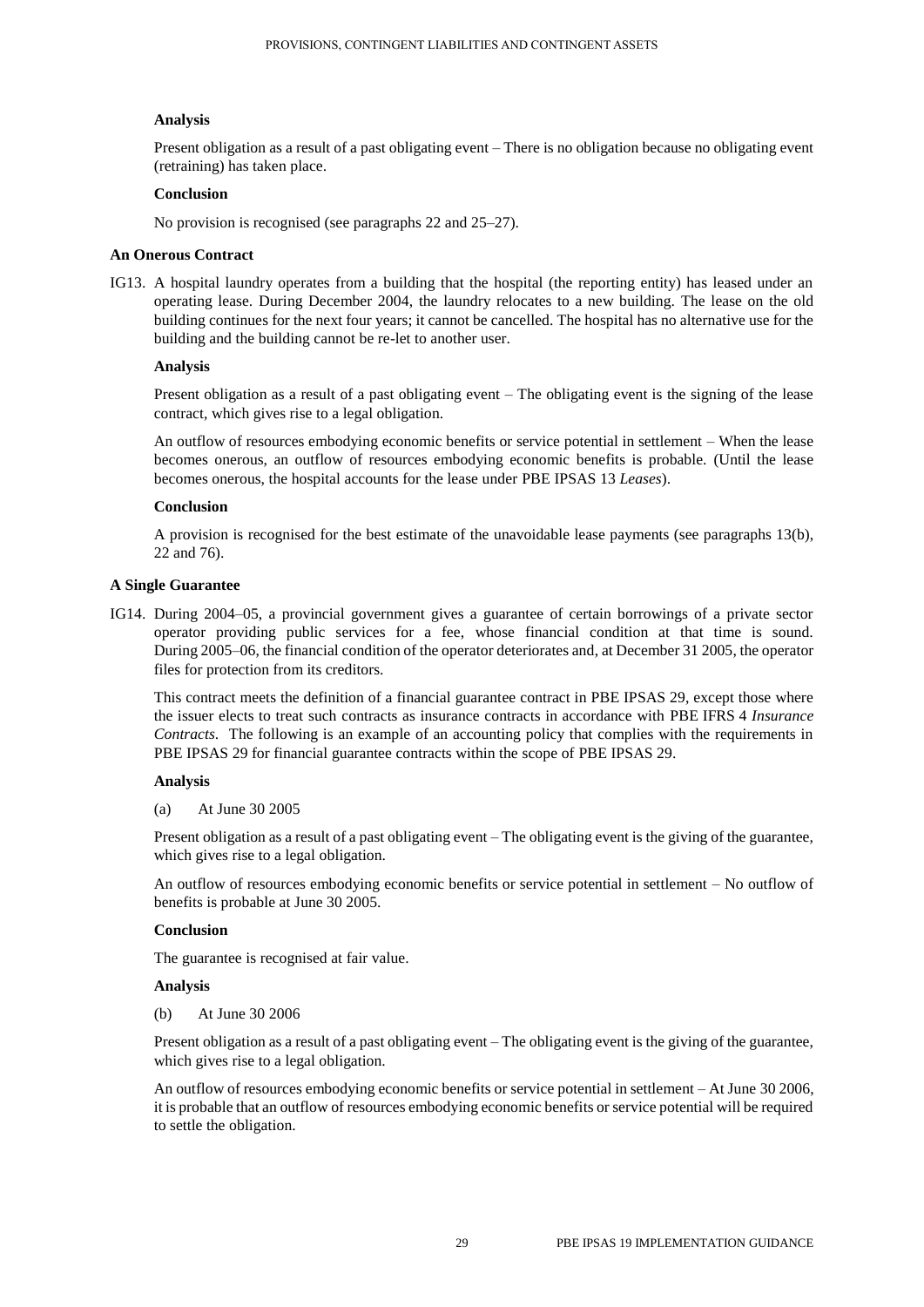# **Conclusion**

The guarantee is subsequently measured at the higher of (a) the best estimate of the obligation (see paragraphs 22, 31 and 109), and (b) the amount initially recognised less, when appropriate, cumulative amortisation in accordance with PBE IPSAS 9 *Revenue from Exchange Transactions.*

# **A Court Case**

IG15. After a luncheon in 2004, ten people died, possibly as a result of food poisoning from products sold by a restaurant at a public museum (the reporting entity). Legal proceedings are started seeking damages from the entity, but it disputes liability. Up to the date of authorisation of the financial statements for the year to June 30 2004 for issue, the entity's lawyers advise that it is probable that the entity will not be found liable. However, when the entity prepares the financial statements for the year to June 30, 2005, its lawyers advise that, owing to developments in the case, it is probable that the entity will be found liable.

#### **Analysis**

(a) At June 30 2004

Present obligation as a result of a past obligating event – On the basis of the evidence available when the financial statements were approved, there is no obligation as a result of past events.

# **Conclusion**

No provision is recognised by the museum (see paragraphs 23 and 24). The matter is disclosed as a contingent liability unless the probability of any outflow is regarded as remote (paragraphs 100 and 109).

#### **Analysis**

(b) At June 30 2005

Present obligation as a result of a past obligating event – On the basis of the evidence available, there is a present obligation.

An outflow of resources embodying economic benefits or service potential in settlement – Probable.

#### **Conclusion**

A provision is recognised for the best estimate of the amount to settle the obligation (paragraphs 22–24 and 109).

# **Repairs and Maintenance**

IG16. Some assets require, in addition to routine maintenance, substantial expenditure every few years for major refits or refurbishment and the replacement of major components. PBE IPSAS 17 *Property, Plant and Equipment* gives guidance on allocating expenditure on an asset to its component parts where these components have different useful lives or provide benefits in a different pattern.

#### **Refurbishment Costs—No Legislative Requirement**

IG17. A furnace for heating a building that is leased out by an entity to a number of tenants has a lining that needs to be replaced every five years for technical reasons. At the reporting date, the lining has been in use for three years.

#### **Analysis**

Present obligation as a result of a past obligating event – There is no present obligation.

#### **Conclusion**

No provision is recognised (see paragraphs 22 and 25–27).

The cost of replacing the lining is not recognised because, at the reporting date, no obligation to replace the lining exists independently of the entity's future actions – even the intention to incur the expenditure depends on the entity deciding to continue operating the furnace or to replace the lining. Instead of a provision being recognised, the depreciation of the lining takes account of its consumption, that is, it is depreciated over five years. The re-lining costs then incurred are capitalised, with the consumption of each new lining shown by depreciation over the subsequent five years.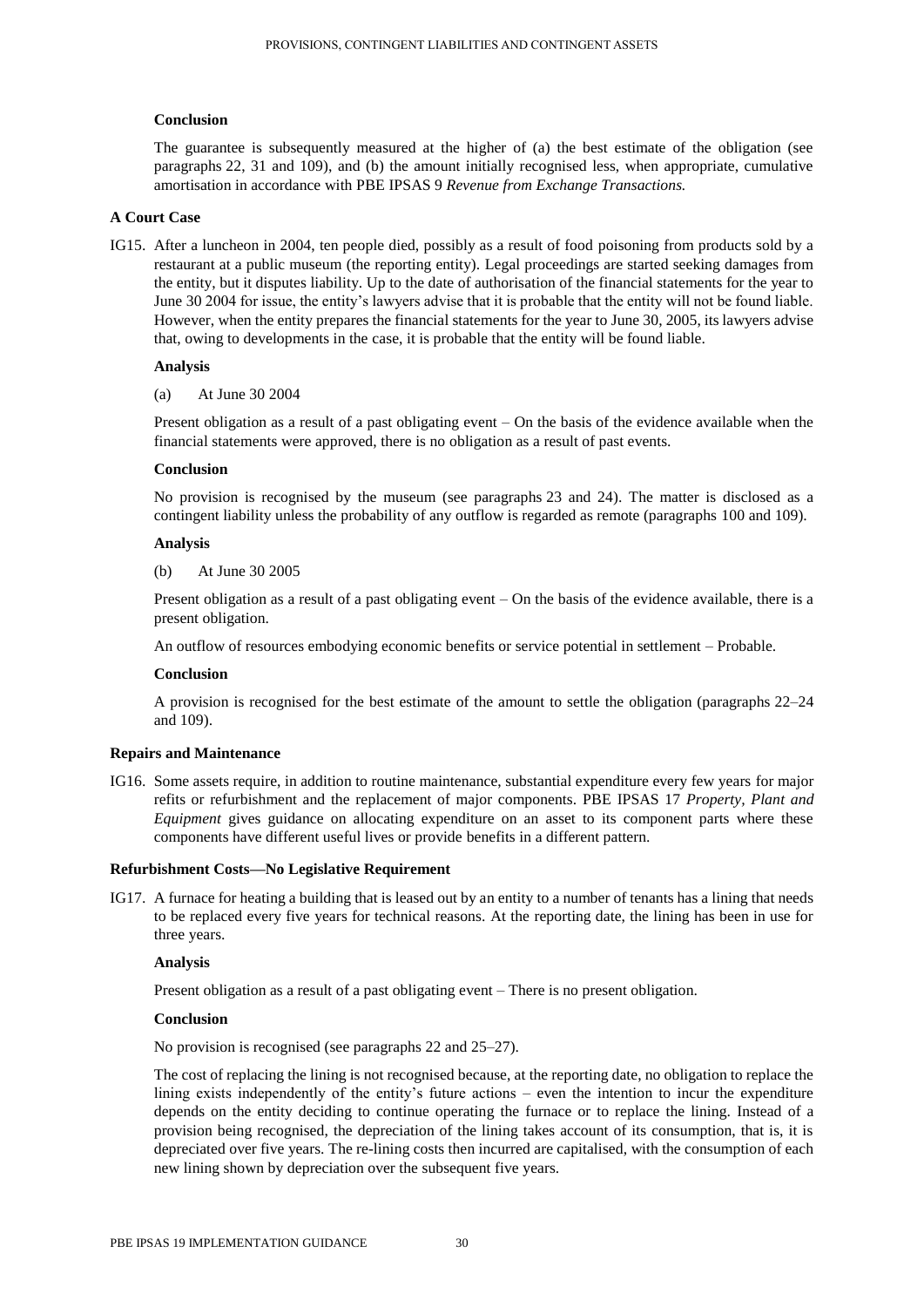# **Refurbishment Costs—Legislative Requirement**

IG18. A cartography service is required by law to overhaul its aircraft used for aerial mapping once every three years.

# **Analysis**

Present obligation as a result of a past obligating event – There is no present obligation.

# **Conclusion**

No provision is recognised (see paragraphs 22 and 25–27).

The costs of overhauling aircraft are not recognised as a provision for the same reasons as the cost of replacing the lining is not recognised as a provision in Example 11A. Even a legal requirement to overhaul does not make the costs of overhaul a liability, because no obligation exists to overhaul the aircraft independently of the entity's future actions – the entity could avoid the future expenditure by its future actions, for example by selling the aircraft.

#### **Non-Discretionary Grant**

IG18.1 Entity XYZ provides development grants (Type A grants) to encourage new businesses. Entity XYZ has a policy to pay Type A grants (of a minimum amount of 10,000) on receipt of an application which is shown to meet various criteria. Entity XYZ's policy of always providing Type A grants and the application criteria for Type A grants are generally known. Entity XYZ cannot refuse to pay the grant if the applicant has met the criteria.

The end of Entity XYZ's reporting period is 30 June. On 30 June 2000, Department M of Entity XYZ had received 10 applications for a Type A grant but had not yet made a decision as to the amount of the grants that will be paid to the applicants. Based on past experience, Entity XYZ expects to pay a total of 2,000,000 to the applicants.

# **Analysis**

Present obligation as a result of a past obligating event – The obligating event is the receipt of an application for a Type A grant that meets the application criteria. A legal obligation exists because Entity XYZ has stated that it will pay the grant to those applicants that meet the criteria.

An outflow of resources embodying economic benefits in settlement – Payment of the grants is probable as at 30 June 2000.

# **Conclusion**

At 30 June 2000, Entity XYZ recognises a provision for the best estimate of the grants (see paragraph 22).

# **Discretionary Grant**

IG18.2 Entity XYZ provides development grants (Type B grants) to encourage new businesses. When an application for a Type B grant is received, a committee considers it for approval. The committee has complete discretion as to whether the grant should be paid.

# *(a) Applicant notified prior to the balance date*

On 15 June 2000, Department M received an application for a Type B grant. Prior to the end of the reporting period (30 June 2000) a committee approved payment of the grant. However, a decision regarding the amount of the grant had not been made. Based on the grants paid to previous applicants, the committee expected that the amount of the grant would be 50,000. The committee's decision to pay the grant (excluding the amount) was communicated to the applicant on 20 June 2000.

#### **Analysis**

The obligating event is the communication of the committee's decision to pay the grant. A constructive obligation exists because Entity XYZ has created a valid expectation on the part of the applicant that Department M will pay the grant.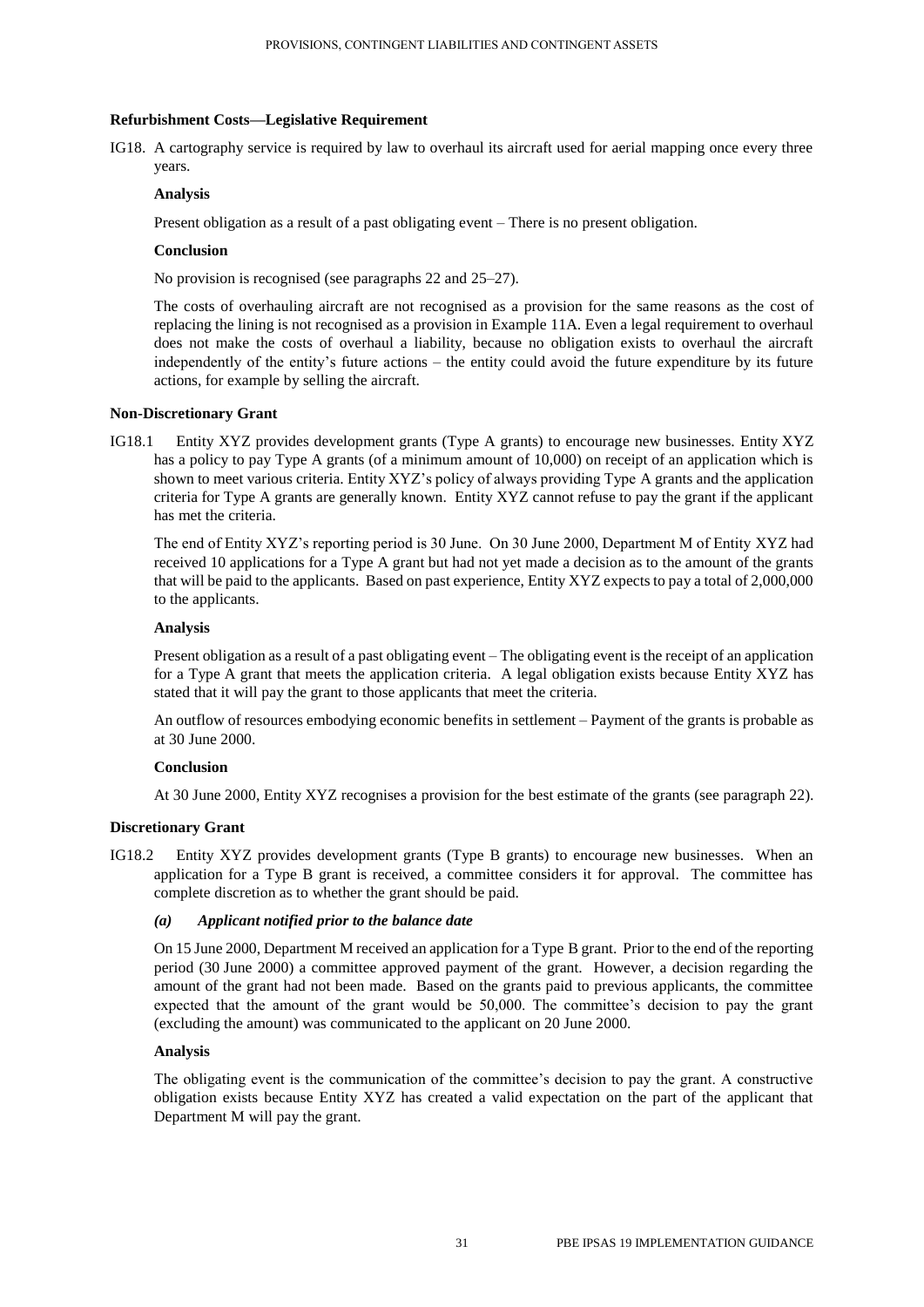# **Conclusion**

A provision is recognised for the best estimate of the grant in Entity XYZ's 30 June 2000 financial statements (see paragraphs 22 and 25–27).

# *(b) Applicant notified after the end of the reporting period*

On 15 June 2000, Department M received an application for a Type B grant. After the end of the reporting period (30 June 2000) a committee approved payment of the grant and the committee's decision to pay the grant was communicated to the applicant.

# **Analysis**

There has been no obligating event and so there is no obligation.

# **Conclusion**

No provision is recognised (see paragraph 22).

# **Disclosures**

*Two examples of the disclosures required by paragraph 98 are provided below.*

#### *Warranties*

IG19. An entity with responsibility for the prevention of workplace accidents gives warranties at the time of sale to purchasers of its safety products. Under the terms of the warranty, the entity undertakes to repair or replace items that fail to perform satisfactorily for two years from the date of sale. At the reporting date, a provision of 60,000 currency units has been recognised. The provision has not been discounted, as the effect of discounting is not material. The following information is disclosed:

*A provision of 60,000 currency units has been recognised for expected warranty claims on products sold during the last three financial years. It is expected that the majority of this expenditure will be incurred in the next financial year, and all will be incurred within two years of the reporting date.*

#### *Decommissioning Costs*

IG20. In 2005, a research facility, which uses a nuclear reactor to develop radio isotopes that are used for medical purposes, recognises a provision for decommissioning costs of 300 million currency units. The provision is estimated using the assumption that decommissioning will take place in 60–70 years' time. However, there is a possibility that it will not take place until 100–110 years' time, in which case the present value of the costs will be significantly reduced. The following information is disclosed:

*A provision of 300 million currency units has been recognised for decommissioning costs. These costs are expected to be incurred between 2065 and 2075; however, there is a possibility that decommissioning will not take place until 2105–2115. If the costs were measured based upon the expectation that they would not be incurred until 2105–2115 the provision would be reduced to 136 million. The provision has been estimated using existing technology, at current prices, and discounted using a real discount rate of 2%.*

#### **Disclosure Exemption**

*An example is given below of the disclosures required by paragraph 109 where some of the information required is not given because it can be expected to prejudice seriously the position of the entity.*

IG21. A research agency is involved in a dispute with a company, which is alleging that the research agency has infringed copyright in its use of genetic material, and is seeking damages of 100 million currency units. The research agency recognises a provision for its best estimate of the obligation, but discloses none of the information required by paragraphs 97 and 98 of the Standard. The following information is disclosed:

*Litigation is in process against the agency relating to a dispute with a company that alleges that the agency has infringed patents, and is seeking damages of 100 million currency units. The information usually required by PBE IPSAS 19* Provisions, Contingent Liabilities and Contingent Assets *is not disclosed, on the grounds that it can be expected to prejudice seriously the outcome of the litigation. The board is of the opinion that the claim can be successfully defended by the agency.*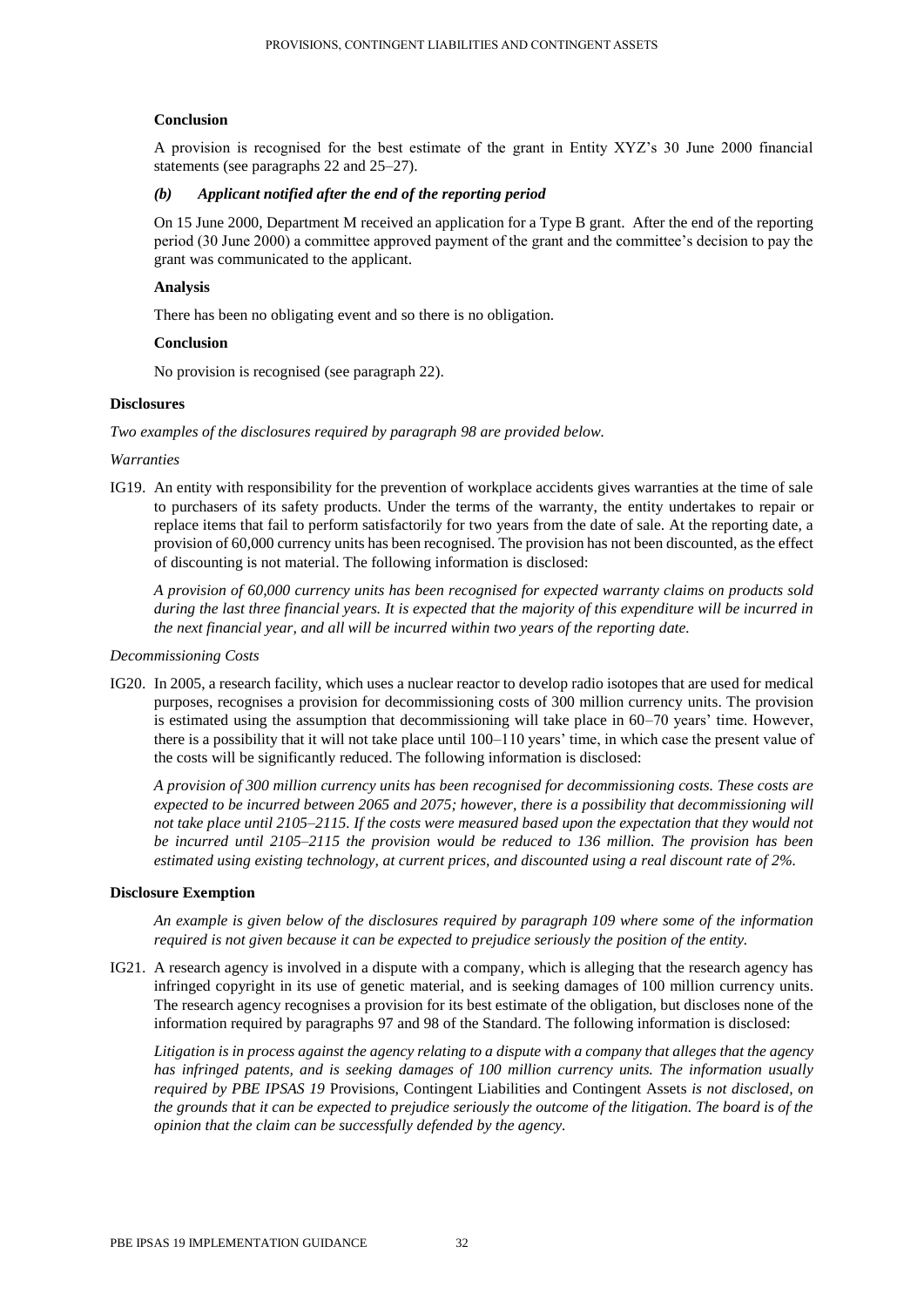# **Illustrative Example**

*This example accompanies, but is not part of, PBE IPSAS 19.*

# **Present Value of a Provision**

*The following example illustrates the journal entries made on initial recognition of the present value of a provision, and the subsequent recognition of increases in the present value of that provision. The increase in the provision is recognised as an interest expense (paragraph 70).*

IE1. The expected value of a provision at the end of year 5 is 2000 currency units. This expected value has not been risk-adjusted. An appropriate discount rate that takes account of the risk associated with this cash flow has been estimated at 12%.

IE2. Journal entries to record the provision and changes in the value of the provision each year are as follows:

|                                       |                | End of current reporting period |                                          |                 |
|---------------------------------------|----------------|---------------------------------|------------------------------------------|-----------------|
| DR                                    | Expense        |                                 | 1134.85                                  |                 |
| CR                                    | Provision      |                                 |                                          | 1134.85         |
| End of Year 1                         |                |                                 |                                          |                 |
| DR                                    |                | <b>Interest Expense</b>         | 136.18                                   |                 |
| CR                                    | Provision      |                                 |                                          | 136.18          |
| End of Year 2                         |                |                                 |                                          |                 |
| DR                                    |                | <b>Interest Expense</b>         | 152.52                                   |                 |
| CR                                    | Provision      |                                 |                                          | 152.52          |
| End of Year 3                         |                |                                 |                                          |                 |
| DR                                    |                | <b>Interest Expense</b>         | 170.83                                   |                 |
| CR                                    | Provision      |                                 |                                          | 170.83          |
| End of Year 4                         |                |                                 |                                          |                 |
| DR                                    |                | <b>Interest Expense</b>         | 191.33                                   |                 |
| CR                                    | Provision      |                                 |                                          | 191.33          |
| End of Year 5                         |                |                                 |                                          |                 |
| DR.                                   |                | <b>Interest Expense</b>         | 214.29                                   |                 |
| CR                                    | Provision      |                                 |                                          | 214.29          |
| <b>Calculations:</b><br>Current time: |                |                                 | Present value = $2000/(1.12)5 = 1134.85$ | <b>Increase</b> |
|                                       | End of Year 1: |                                 | Present value = $2000/(1.12)4 = 1271.04$ | 136.18          |
|                                       | End of Year 2: |                                 | Present value = $2000/(1.12)3 = 1423.56$ | 152.52          |
|                                       | End of Year 3: |                                 | Present value = $2000/(1.12)2 = 1594.39$ | 170.83          |
|                                       | End of Year 4: |                                 | Present value = $2000/(1.12)1 = 1785.71$ | 191.33          |
|                                       | End of Year 5: |                                 | Present value = $2000/(1.12)0 = 2000.00$ | 214.29          |
|                                       |                |                                 |                                          |                 |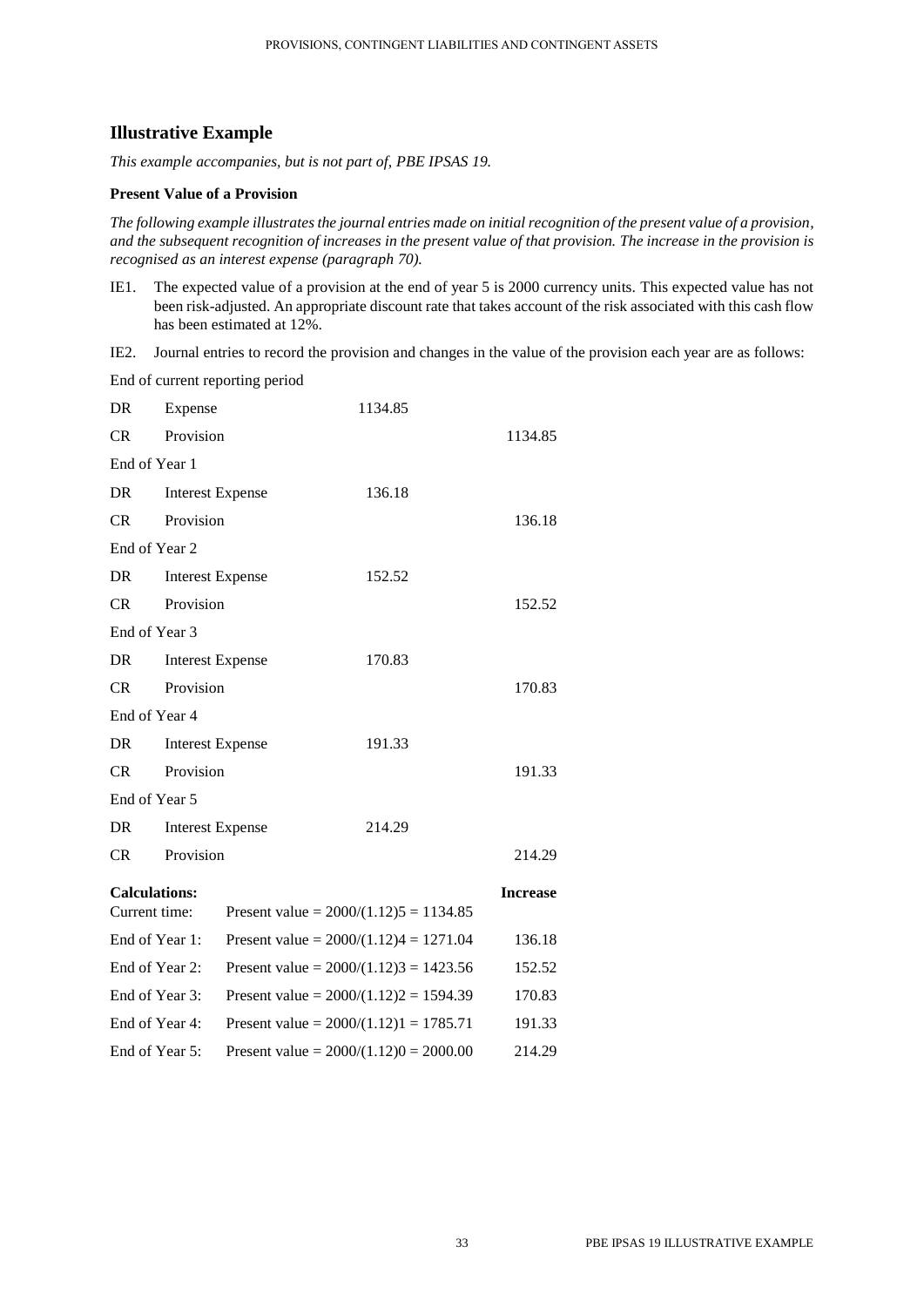# **Comparison with IPSAS 19**

PBE IPSAS 19 *Provisions, Contingent Liabilities and Contingent Assets* is drawn from IPSAS 19 *Provisions, Contingent Liabilities and Contingent Assets.*

The significant differences between PBE IPSAS 19 and IPSAS 19 are:

- (a) PBE IPSAS 19 excludes from its scope certain obligations expressed in legislation that have characteristics similar to an executory contract. This scope exclusion is available only to the Crown. In contrast, IPSAS 19 excludes from its scope provisions and contingent liabilities arising from certain social benefits. The scope exclusion in IPSAS 19 is available to any entity that provides the types of social benefits outlined in paragraph 1(a) of that Standard; and
- (b) PBE IPSAS 19 contains, as integral guidance, three interpretations that formed part of NZ IFRSs. These three interpretations are:
	- (i) NZ IFRIC 1 *Changes in Existing Decommissioning, Restoration and Similar Liabilities*;
	- (ii) NZ IFRIC 5 *Rights to Interests arising from Decommissioning, Restoration and Environmental Rehabilitation Funds*; and
	- (iii) NZ IFRIC 6 *Liabilities arising from Participation in a Specific Market—Waste Electrical and Electronic Equipment*.
- (c) PBE Standards require the presentation of a statement of comprehensive revenue and expense. IPSASs require the presentation of a statement of financial performance.